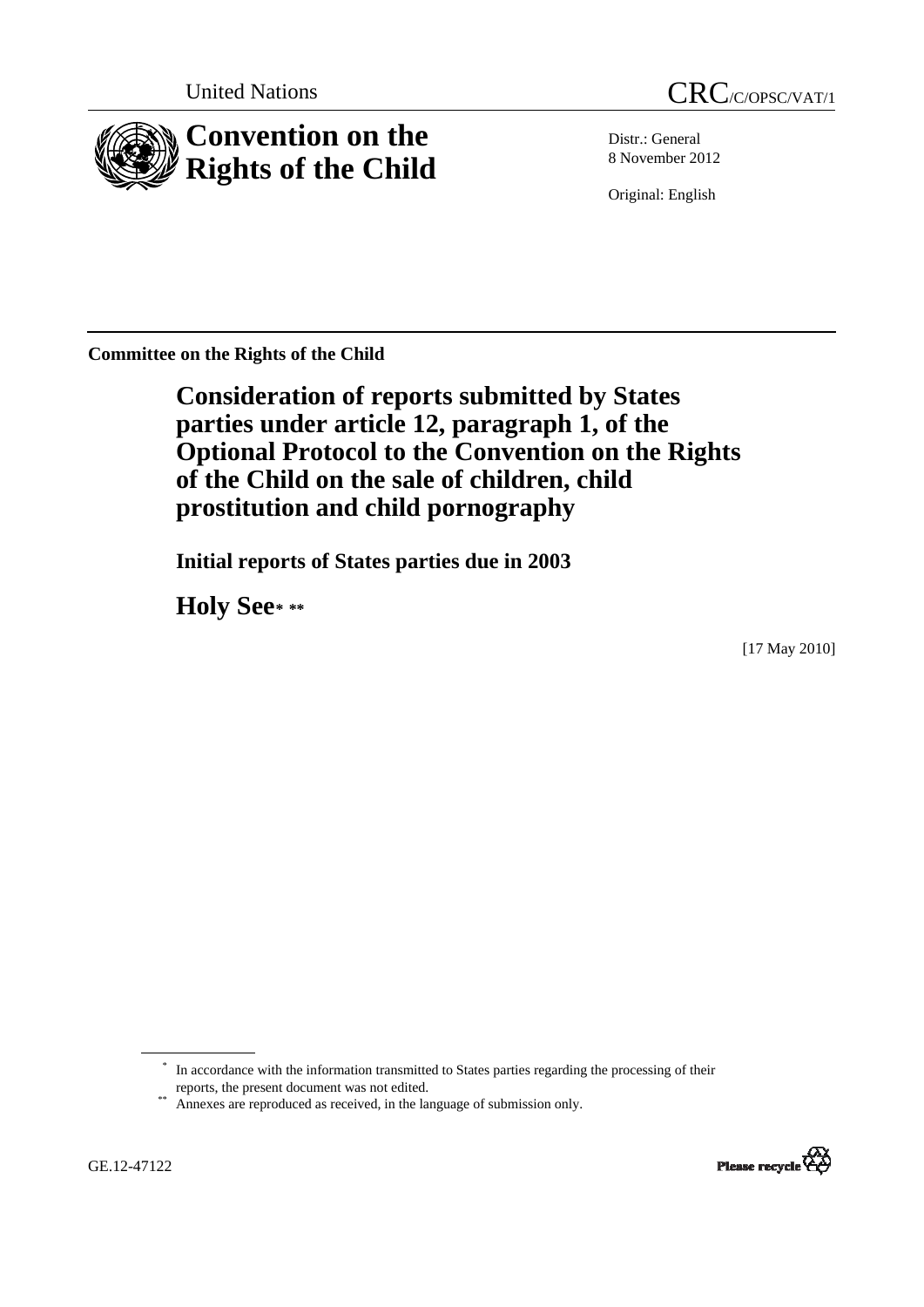# **Contents**

|                |                                                                                                                                                            |                                                                      | Paragraphs | Page           |
|----------------|------------------------------------------------------------------------------------------------------------------------------------------------------------|----------------------------------------------------------------------|------------|----------------|
| Ι.             |                                                                                                                                                            |                                                                      | $1 - 3$    | 3              |
| П.             |                                                                                                                                                            |                                                                      | $4 - 5$    | 3              |
| Ш.             |                                                                                                                                                            |                                                                      | $6 - 9$    | $\overline{4}$ |
| IV.            | Affirmation of the rights of the child in the teachings of the Holy See<br>relating to the Optional Protocol on the sale of children, child prostitution   |                                                                      | $10 - 22$  | 4              |
|                | А.                                                                                                                                                         |                                                                      | 10         | 4              |
|                | В.                                                                                                                                                         |                                                                      | $11 - 12$  | 5              |
|                | C.                                                                                                                                                         |                                                                      | $13 - 15$  | 6              |
|                | D.                                                                                                                                                         |                                                                      | $16 - 22$  | 6              |
| V.             | Affirmation of the rights of the child in the activities of the Holy See<br>relating to the Optional Protocol on the sale of children, child prostitution  |                                                                      | $23 - 54$  | 8              |
|                | А.                                                                                                                                                         |                                                                      | $23 - 25$  | 8              |
|                | B.                                                                                                                                                         | Prevention, prohibition, protection, international assistance        | $26 - 54$  | 9              |
| VI.            |                                                                                                                                                            |                                                                      | $55 - 63$  | 19             |
|                | А.                                                                                                                                                         |                                                                      | 55         | 19             |
|                | <b>B.</b>                                                                                                                                                  |                                                                      | $56 - 58$  | 19             |
|                | C.                                                                                                                                                         |                                                                      | 59         | 20             |
|                | D.                                                                                                                                                         | Prohibition and related matters (arts. 3; 4, paras.2 and 3; 5; 6; 7) | $60 - 61$  | 21             |
|                | Е.                                                                                                                                                         |                                                                      | $62 - 63$  | 21             |
| Annexes        |                                                                                                                                                            |                                                                      |            |                |
| Ι.             | Message of His Holiness Pope Benedict XVI for the 92nd World                                                                                               |                                                                      |            | 22             |
| П.             | Message of His Holiness Pope Benedict XVI for the 94th World                                                                                               |                                                                      | 24         |                |
| $\mathbf{III}$ | Letter of John Paul II to Archbishop Jean-Louis Tauran on the occasion<br>of the international conference, Twenty-First Century Slavery - the Human Rights |                                                                      |            | 27             |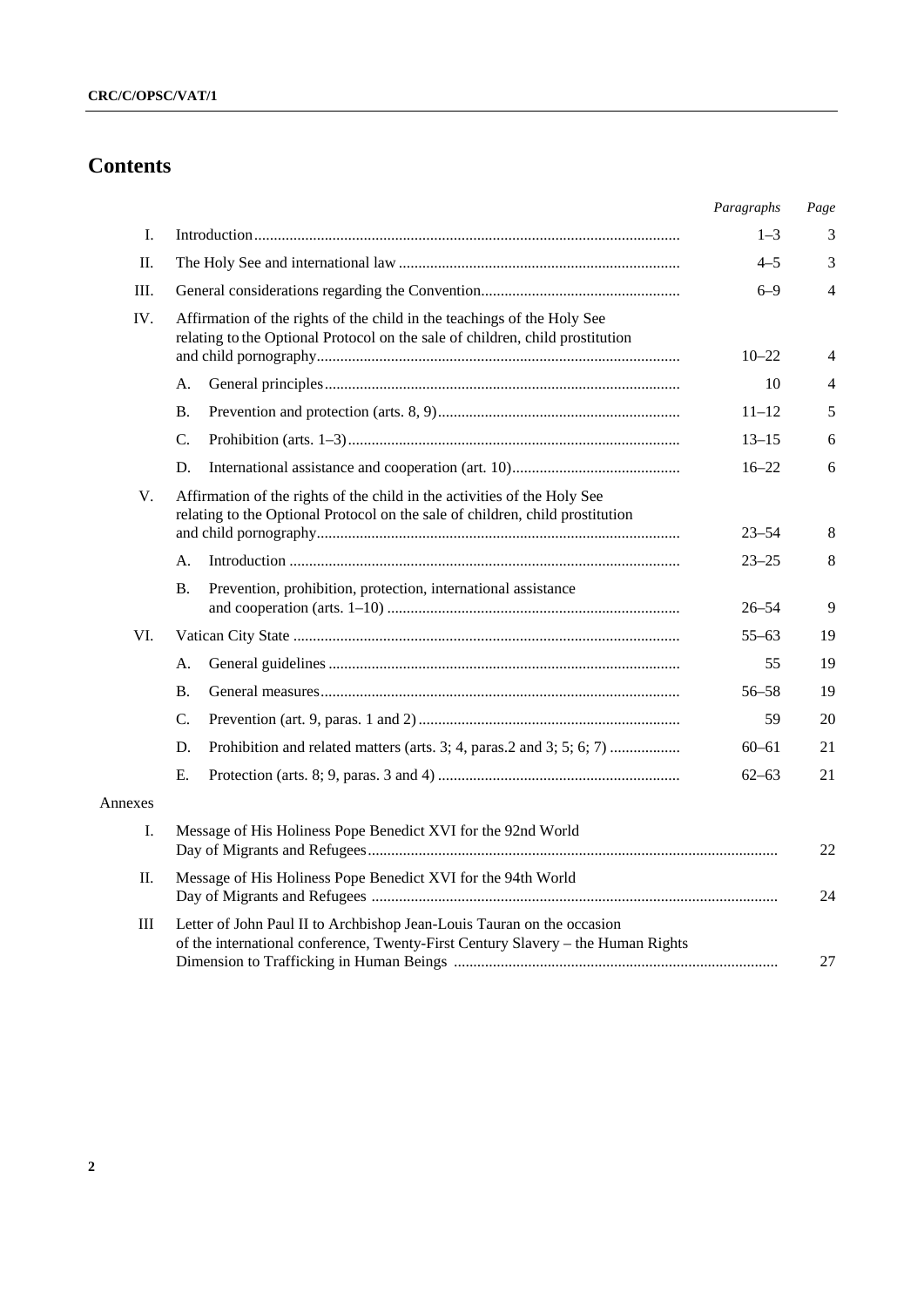### **I. Introduction**

1. The Holy See deposited the instruments of ratification on Oct. 24, 2001 for the two Optional Protocols to the Convention on the Rights of the Child (CRC). It was the eleventh State to ratify the Optional Protocol on the Sale of Children, Child Prostitution and Child Pornography (OPSC).

2. The Holy See submits its initial report pursuant to art.  $12(1-2)$  of the OPSC. Subsequent information related to the implementation of this Optional Protocol will be included in the Holy See's Periodic Report under the CRC.

3. The Holy See duly notes the Guidelines for OPSC as set out in CRC/C/OPSC/2 (3 November 2006), respectively. The Holy See has taken them into consideration as far as possible given its proper nature.

### **II. The Holy See and international law**

4. The Holy See is a sovereign subject of international law having an original, nonderived legal personality independent of any authority or jurisdiction. The Holy See has diplomatic relations with 177 States and participates as a Member or Permanent Observer to the United Nations and several specialized Agencies of the UN System, as well as in various universal or regional Intergovernmental Organizations.

(a) The internal law of the Catholic Church defines the Holy See as the government of the universal Church composed of the Roman Pontiff and of the institutions which proceed from him. (see Code of Canon Law (CIC), can. 361; see Code of Canons of the Eastern Churches (CCEO), c. 48);

(b) The Holy See also exercises its sovereignty over the territory of Vatican City State (VCS), established in 1929 to ensure the Holy See's absolute and evident independence and sovereignty for the accomplishment of its worldwide moral mission, including all actions related to international relations. (see Lateran Treaty, preamble and arts. 2–3);

(c) The international personality of the Holy See has never been confused with that of the territories over which it has exercised State sovereignty (e.g. the Papal States from 754 to 1870 and VCS since 1929). Indeed, following the loss of the traditional Papal States in 1870 until the establishment of VCS in 1929, the Holy See continued to act as a subject of international law by concluding concordats and international treaties with States, participating in international conferences, conducting mediation and arbitration missions, and maintaining both active and passive diplomatic relations.

5. When the Holy See ratifies or accedes to an international agreement following international law and practice, it intends also to manifest its moral authority and thereby encourages States to ratify the treaty and to accomplish their respective obligations. Indeed, within the international community the Holy See elaborates on juridical, social and moral principles founded upon right reason which are addressed to the whole of humanity and not to Catholic believers alone. As the development of human rights demonstrates, international life cannot dispense with common moral values of an objective nature. The Holy See, for its part, is doing all it can towards the advancement of moral principles and of the conditions for ensuring peace, justice and social progress in a context of ever more effective respect and promotion of the human person and of his or her rights.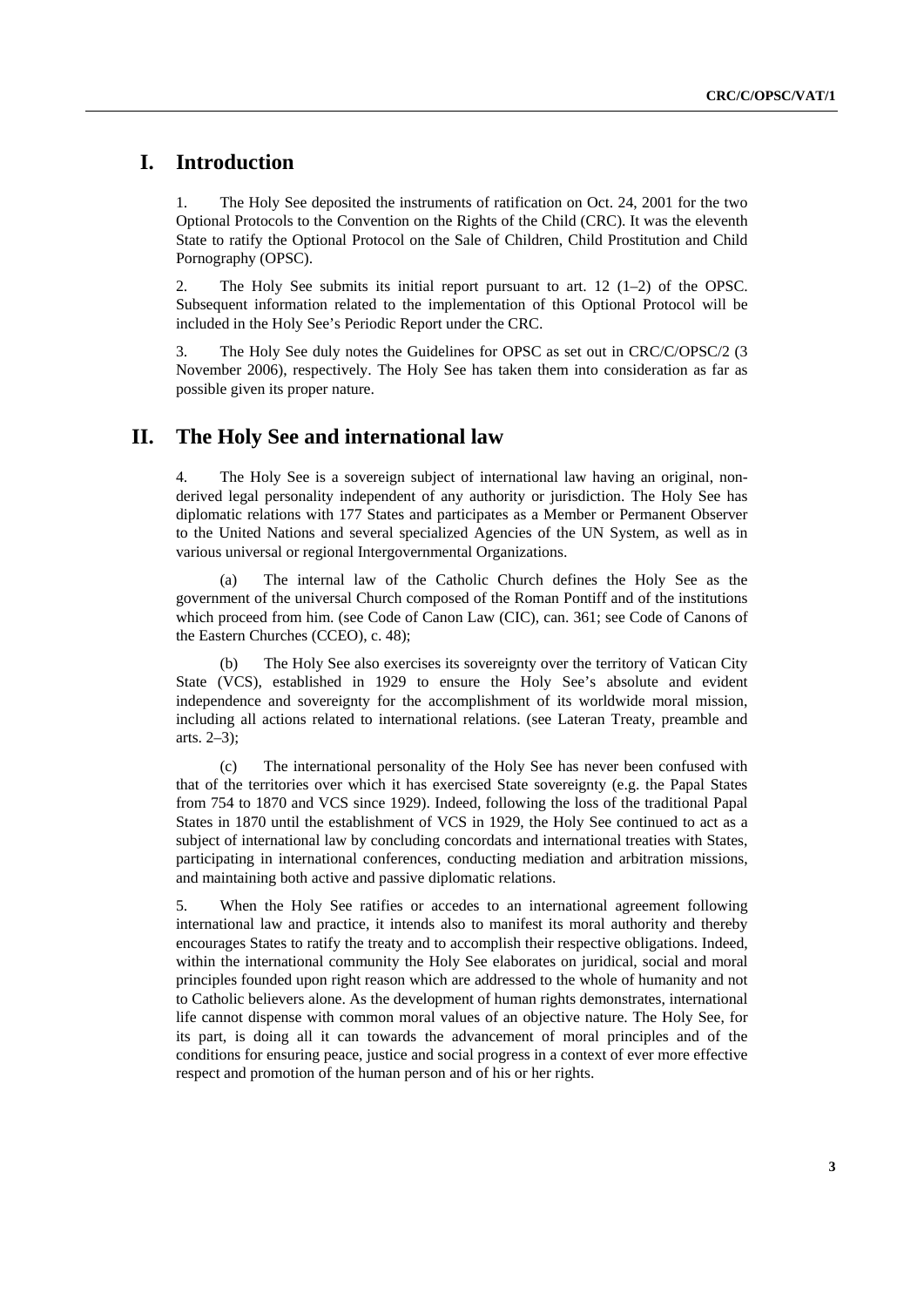# **III. General considerations regarding the Convention**

6. The Holy See reiterates its support for the Convention on the Rights of the Child ("CRC") which acknowledges that the "child, by reason of his or her physical and mental immaturity, needs special safeguards and care, including appropriate legal protection, before as well as after birth." (CRC (1989), preamble, para. 9; see Declaration on the Rights of the Child ("DRC") (1959), preamble para. 3).

7. The Holy See reaffirms its three reservations and one interpretative declaration made in accordance with art. 51 of the CRC. These were necessary in light of the fact that the CRC is "a minimal basis for reaching an agreement, and therefore contains areas with which the parties are not completely satisfied." (CRC/C/3/Add. 27, para. 13).

8. As regards the reservations, the Holy See "interprets the phrase 'Family planning, education and services' in art. 24. 2, to mean only those methods of family planning which it considers morally acceptable, that is, the natural methods of family planning." The Holy See "interprets the articles of the [CRC] in a way which safeguards the primary and inalienable rights of parents, in particular insofar as these rights concern education (articles 13, 28), religion (article 14), association with others (article 15) and privacy (article 16)." The Holy See declares that "the application of the [CRC] be compatible in practice with the particular nature of [VCS] and of the sources of its objective law (art. 1, Law of 7 June 1929, N. II [as amended by the Law of 1 October 2008, N. LXXI]) and, in consideration of its limited extent, with its legislation in the matters of citizenship, access, and residence." (See www2.ohchr.org/english/bodies/ratification/11.htm#reservations).

9. With respect to the interpretative declaration, the Holy See regards the CRC as "a proper and laudable instrument aimed at protecting the rights and interests of children…". The Holy See "recognizes that the [CRC] represents an enactment of principles previously adopted by the United Nations, and once effective as a ratified instrument, will safeguard the rights of the child before as well as after birth, as expressly affirmed in the [DRC, preamble para. 3] and restated in the ninth preamble paragraph of the [CRC]. The Holy See remains confident that the ninth preamble paragraph will serve as the perspective by which the rest of the [CRC] will be interpreted, in conformity with art. 31 of the Vienna Convention on the Law of Treaties [VCLT] of 23 May 1969. By acceding to the [CRC], the Holy See intends to give renewed expression to its constant concern for the well-being of children and families. In consideration of its singular nature and position, the Holy See, in acceding to the Convention, does not intend to [derogate] in any way from its specific mission which is of a religious and moral character." (see UN's official website: www2.ohchr.org/english/bodies/ratification/11.htm#reservations).

# **IV. Affirmation of the rights of the child in the teachings of the Holy See relating to the Optional Protocol on the sale of children, child prostitution and child pornography**

#### **A. General principles**

10. In regard to the Guidelines for OPSC, paras. 1 and 2, the Holy See, in adhering to its legal order, reaffirms its longstanding convictions and in this regard endorses that which was stated in its initial report under the Convention on the Rights of the Child to the Committee on the Rights of the Child. In brief, the following principles inform the Holy See's teachings, and activities as regards the OPSC: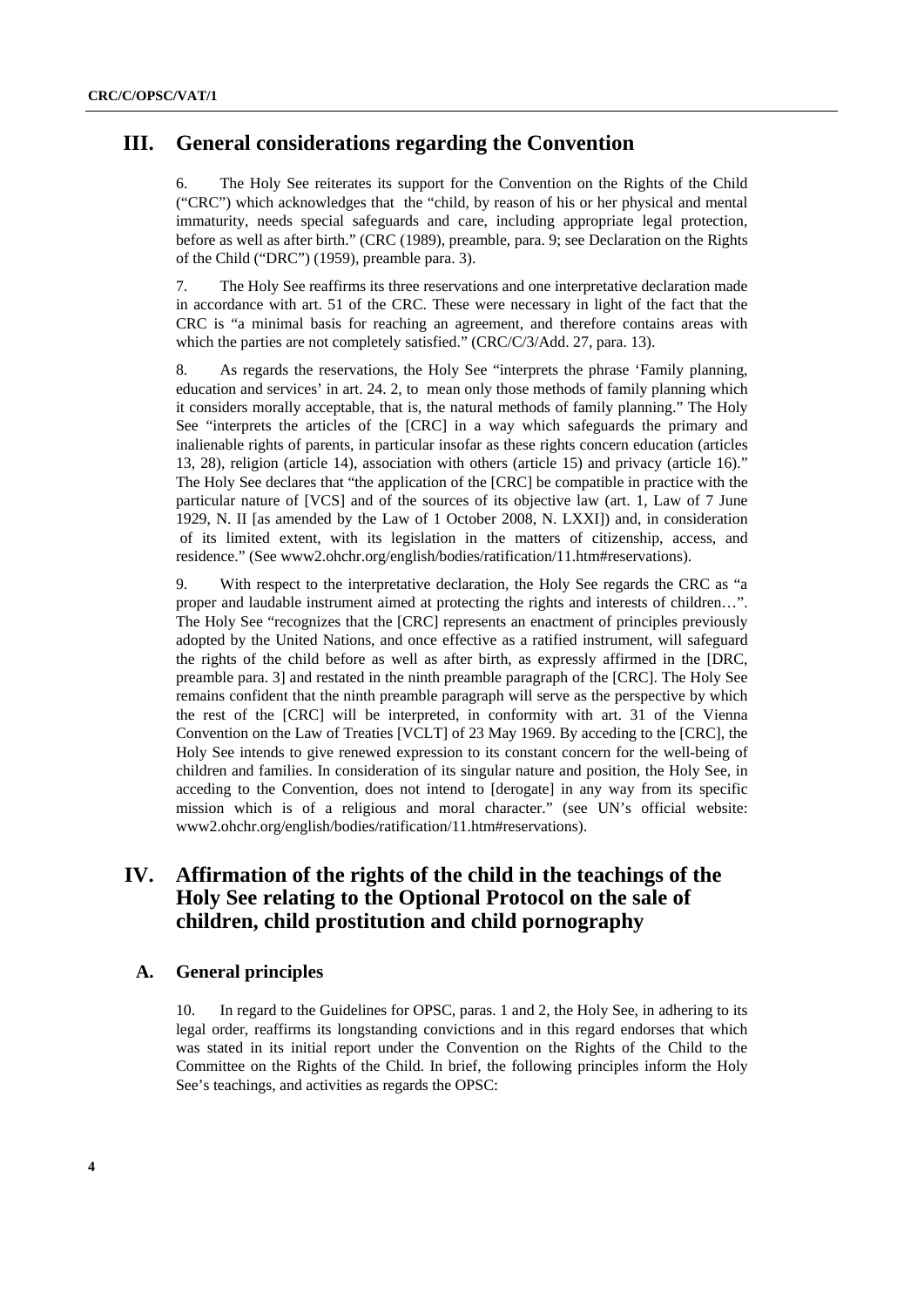(a) *The Dignity of the Child*. The child's rights flow from his or her inherent dignity as a human person, made in the image and likeness of God, by nature endowed with intelligence and free will. From the moment of conception, the child is equal in dignity to all human beings. (see CRC/C/3/Add.27, para. 4)

(b) *The Child's Rights and Duties within the Context of the Family*. "Children's rights cannot be seen outside the context of the family, the first and most vital unit of society. For that reason, protection of children's rights cannot become fully effective unless the family and its rights are fully respected by the legal systems of States and the international community." (CRC/C/3/Add.27, para. 5; see Charter of the Rights of the Family (1983), preamble para. E)

(c) *The Child's Rights and Duties Require the Special Protection and Promotion of the Family*. The family based on marriage is a natural society that "exists prior to the State or any other community, and possesses inherent rights which are inalienable." Marriage is that "intimate union of life in complementarity between a man and a woman, which is constituted in the freely contracted and publicly expressed indissoluble bond of matrimony and is open to the transmission of life." (CRC/C/3/Add.27, para. 6; Charter of the Rights of the Family (1983), preamble para. A, B)

The Child's Well-being. Obviously, children must be protected in cases where a proven abuse of a child's rights (e.g. neglect, physical or sexual abuse, violence) has been committed within the family. Beyond such cases, however, civil authorities must not intervene in the family and interfere with the duties and rights of parents, who are presumed to act for the well-being of their child, especially as regards matters pertaining to primary care, religion, education, association with others, and privacy. (CRC/C/3/Add.27, para. 16 (b))

(e) *Child's Right and Duty to Life and Parents' Duties and Rights*. The human being has the inherent right to life in every phase of development, from conception until natural death, and in every human condition (e.g. sick, disabled, or poor). And parents have the primary and inalienable duty and right to ensure that their child's right to life is respected (e.g. abortion and experimental exploitation of the human embryo are direct violations of the fundamental right to life). (see CRC/C/3/Add.27, para. 7; Charter of the Rights of the Family (1983), art. 4)

(f) *Child's Right and Duty to Education and Parents' Duties and Rights*. Every child in virtue of his or her inherent dignity as a human person, has the inalienable right to education. And parents have the primary and inalienable duty and right to educate their children, which includes the free choice of schools or other necessary means, in keeping with parental convictions (e.g. parental rights and duties are violated when educational programs are imposed by the State). (see CRC/C/3/Add.27, para. 9; Charter on the Rights of the Family (1983), art. 5)

(g) *Child's Right and Duty to Religious Freedom and Parents' Duties and Rights*. Freedom of religion is based on "the very dignity of the human person as known through the revealed word of God and by reason itself." And parents have the duty and right "to decide in accordance with their own religious beliefs the form of religious upbringing which is to be given to their children." (CRC/C/3/Add.27, para. 11; see Charter on the Rights of the Family (1983), art. 5).

### **B. Protection and prevention (arts. 8, 9)**

11. In regard to art. 9 of the OPSC, the Holy See has manifested its support for the Protocol by the very act of ratification, and it has exhorted other States to ratify them. In 2001, the Permanent Observer of the Holy See to the United Nations emphasized that "the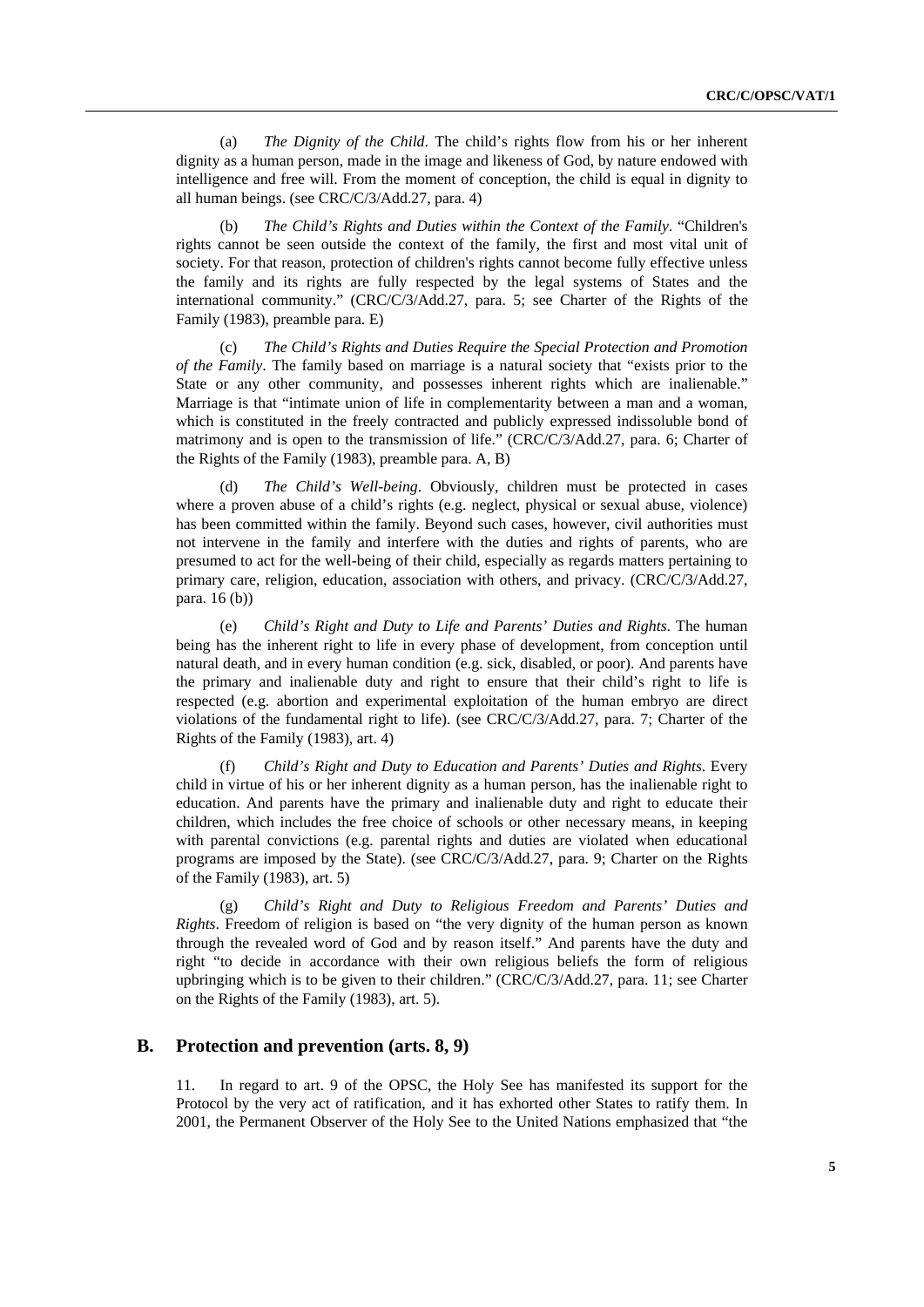fact that the Holy See has now ratified the two Optional Protocols to the Convention on the Right of the Child is another sign of its ceaseless recognition of the fundamental importance of protecting the human rights of children and promoting their well-being. In depositing its instruments of ratification, the Holy See encourages all other States to join in furthering the legal protection of children by ratifying or acceding to the protocols." (Symposium, "Children in Armed Conflict: Everyone's Responsibility" (2001), cosponsored by Holy See Observer Mission to the United Nations and the Office of the Secretary-General for Children and Armed Conflict).

12. With respect to both arts. 8 and 9, the Holy See views education of children within the family as an indispensable part of confronting the "root causes" of the problems treated in the Optional Protocol. (OPSC, art. 10 (3)). To this end, the Holy See promotes activities that protect and strengthen the family and supports parents in education of their children in values that are founded on a true understanding of the human person. Authentic love and peace, for example, must be built up on a daily basis and in order to prevent conflict, violence, and exploitation, they must take deep root within the heart of every human person. In this way, such education is most likely to have a lasting effect and influence, not only on immediate family members, but also on the greater community (e.g. other families, intermediate groups and political communities, both domestic and international). Paragraphs 16 to 22 below are also relevant.

### **C. Prohibition (arts. 1–3)**

13. As regards arts. 1, 2, and 3 of OPSC, the Holy See condemns the sale of children, child prostitution, child pornography, as well as illicit organ transfer, forced labor, child exploitation.

14. Following Catholic doctrine the Holy See views these acts as moral offenses against the divine law as revealed in the Decalogue. (see Catechism of the Catholic Church, arts. 2414, 2355, 2354, 2296).

15. Such acts also violate basic principles that are knowable through right reason. These acts are properly treated as criminal acts and punished according to the laws of the State. The sale of children and sexual exploitation of children through prostitution and pornography are recognized as contemporary forms of slavery that degrade the human person and create victims of the most vulnerable.

#### **D. International assistance and cooperation (art. 10)**

16. With respect to art. 10 of the OPSC, the Holy See adopts an integral approach by employing its moral leadership worldwide to address contributing factors including underdevelopment, poverty, economic disparities, people on the move (e.g. migrants and refugees), and family breakdown. The Holy See also promotes the growth of children and parents in authentic human love, and provides education on the harmful nature of pornography and of violence, and the proper use of modern technology.

17. The Roman Pontiff gives an annual message on the occasion of the World Day of Migrants and Refugees. In 2005, the message "Migrations: a Sign of the Time" discussed the "feminization" of migration as a result of the growing number of women on the move. It also emphasized the trafficking in women and children, and the insincere offers of help which they accept not suspecting what awaits them, namely forced labor and sex exploitation. In 2006, the message "The Migrant Family" focused on the family life of migrants and the difficult conditions in the refugee camps, where women and children are at risk for sexual exploitation. In 2007, the message "Young Migrants" underlined that girls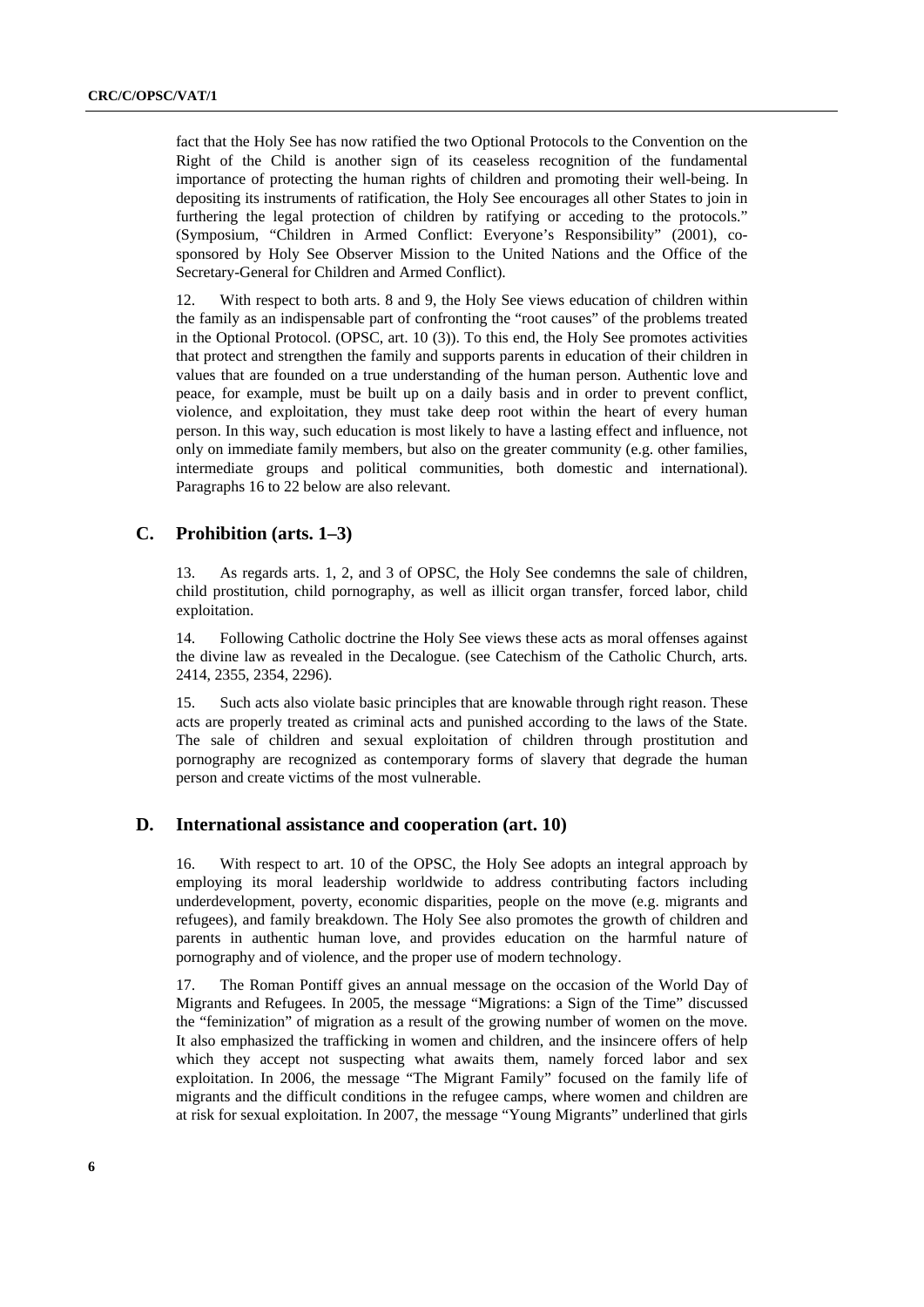"fall victim more easily to exploitation [than boys]" and unaccompanied minors, both boys and girls, frequently end up on the street or become victims of "unscrupulous exploitation".

18. The concern of the Holy See is also reflected in the publications of its Dicasteries. For example, to assist parents in fulfilling their original and primary duty and right to educate their child in authentic human love, the Pontifical Council for the Family has prepared guidelines for education within the family, namely "The Truth and Meaning of Human Sexuality (1995)". The document makes the following main points:

(a) The pedagogical role of individuals, other than parents, is subsidiary to the prior and primary role of the family, and is subordinate or subject to the parents' guidance and control.

(b) Formation in human love begins in the family where each person is educated in love by the love of others. The child receives love but then learns to love in return through the words and deeds of his or her parents.

When authentic love flourishes in the family, the child gradually learns to consider the good of the other person as his or her own good.

(d) Human sexuality, which has authentic love as its intrinsic end, is a good and fundamental component of the child's personality. Human sexuality, however, is not just limited to the genital or physical aspect but rather characterizes the child on psychological and spiritual levels as well.

A remote type of marriage preparation begins in the family with the witness and word of the parents. Within this framework of love, the child learns that marriage between a man and a woman endures for the life of the spouses and constitutes a partnership of love and of life for the good of the spouses and the transmission and education of life.

19. The Congregation for Catholic Education is called to develop principles of Catholic education for Catholic schools. The document "Educational Guidance in Human Love (1983)" presents a general outline for sex education and exhorts parents to exercise their fundamental duties and rights to educate their children.

20. In 1989, the Pontifical Council for Social Communications published "Pornography and Violence in the Communications Media: A Pastoral Response". It explores the nature of the problem and the serious negative effects of pornography, and of violence on children. It also presents an overview of the causes of the problem, and proposes solutions.

21. In 2002, the Pontifical Council for Social Communications published "Ethics in the Internet" and "The Church and the Internet". The former document discusses the positive and negative influences of the internet. It also delineates the central principles for an ethical evaluation of the internet, and comments on the issue of pornography. The latter document discusses the use and role of the internet within the Church. Practical recommendations are given to parents, young people, educational institutions, and governments. Parents, in the first instance, are exhorted to educate and protect their children from the harms of the internet.

22. The Pontifical Council for the Pastoral Care of Migrants and Itinerant People publishes a magazine entitled "People on the Move". It has frequently dealt with sexual exploitation of children, for example, "The Dimensions of Sex Tourism and Initiatives to Combat It" (2004); "Main Responses to Child Sex Tourism" (2004); "A Report on Sex Tourism and Trafficking of Women and Children" (2004).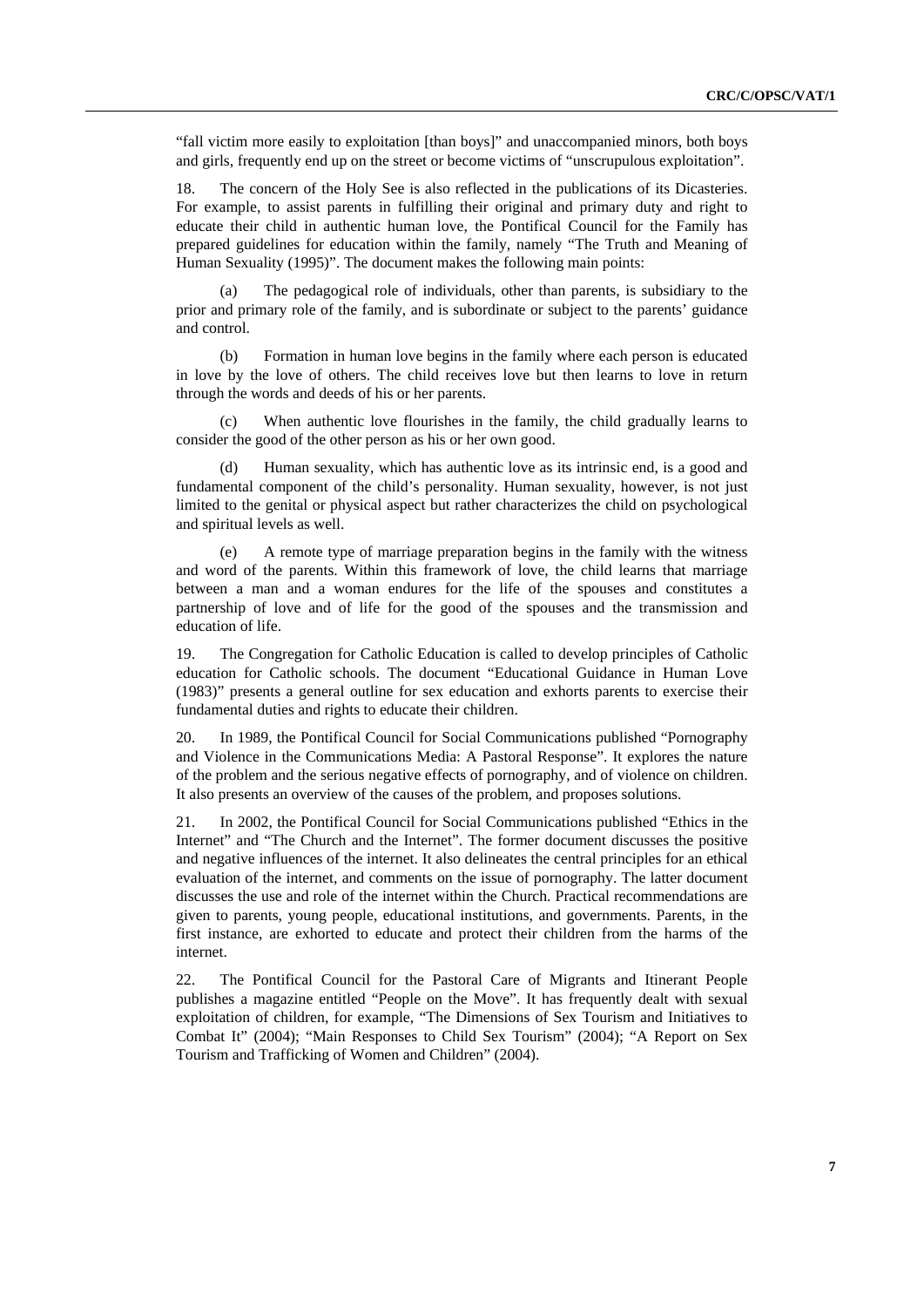# **V. Affirmation of the rights of the child in the activities of the Holy See relating to the Optional Protocol on the sale of children, child prostitution and child pornography**

### **A. Introduction**

23. The Holy See, according to its mission and involvement in the international community, promotes the well-being of the child in times of peace and armed conflict by carrying out numerous activities including cooperation and collaboration at the international level in various intergovernmental meetings and conferences. The following examples are especially noteworthy.

(a) *United Nations General Assembly Special Session on Children*. During the "Special Session of the United Nations on Children" (2002), the Holy See affirmed that: "for 'the best interest of the child' legislation is needed to protect children from all forms of exploitation and abuse, as in the case of incest and pedophilia, as well as through labor, slavery, the abominable crimes of prostitution and pornography, kidnapping, their use as soldiers or guerrillas, or as victims of armed conflicts or of international or unilateral sanctions imposed on some countries. All these scourges are an affront and a scandal to humanity. These various forms of violence must not go unpunished."

(b) *Conference: Making Europe and Central Asia a Region Fit for Children*. In May 2001 and 2004, the Holy See participated in the Intergovernmental Conferences entitled "Making Europe and Central Asia a Region Fit for Children". They were held respectively in Berlin and Sarajevo and constituted the first intergovernmental conferences on the theme. Representatives from many countries, along with the European Commission and NGOs, met to discuss issues pertaining to a full range of concerns with regard to children and young people, including: trafficking, education, health and poverty, drug abuse, HIV/AIDS and prostitution.

(c) *Congresses:* The Holy See attended the Second World Congress Against Commercial Sexual Exploitation of Children held in Yokohama, Japan, in December 2001 as well as the Third World Congress Against Sexual Exploitation of Children and Adolescents held in Rio de Janeiro, Brazil, in November 2008.

24. The Roman Pontiff does many activities as part of his pastoral ministry. In addition, numerous activities are carried out on his behalf through different bodies that constitute the central government of the Catholic Church: the Pontifical Council for the Family, the Congregation for Catholic Education, the Pontifical Council for Justice and Peace, and the Pontifical Council for Health Pastoral Care. An overview of their activities is set out below.

25. Furthermore, the Holy See encourages activities that are accomplished by the local Church, religious congregations, and Catholic associations in accordance with their own authority under canon law, and with due regard to the law of the respective States in which they operate. Consequently, this section of the report highlights the direct assistance given to child victims (or children at risk) for their physical and psychological recovery, rehabilitation as well as social reintegration pursuant to the OPSC, arts. 9 and 10.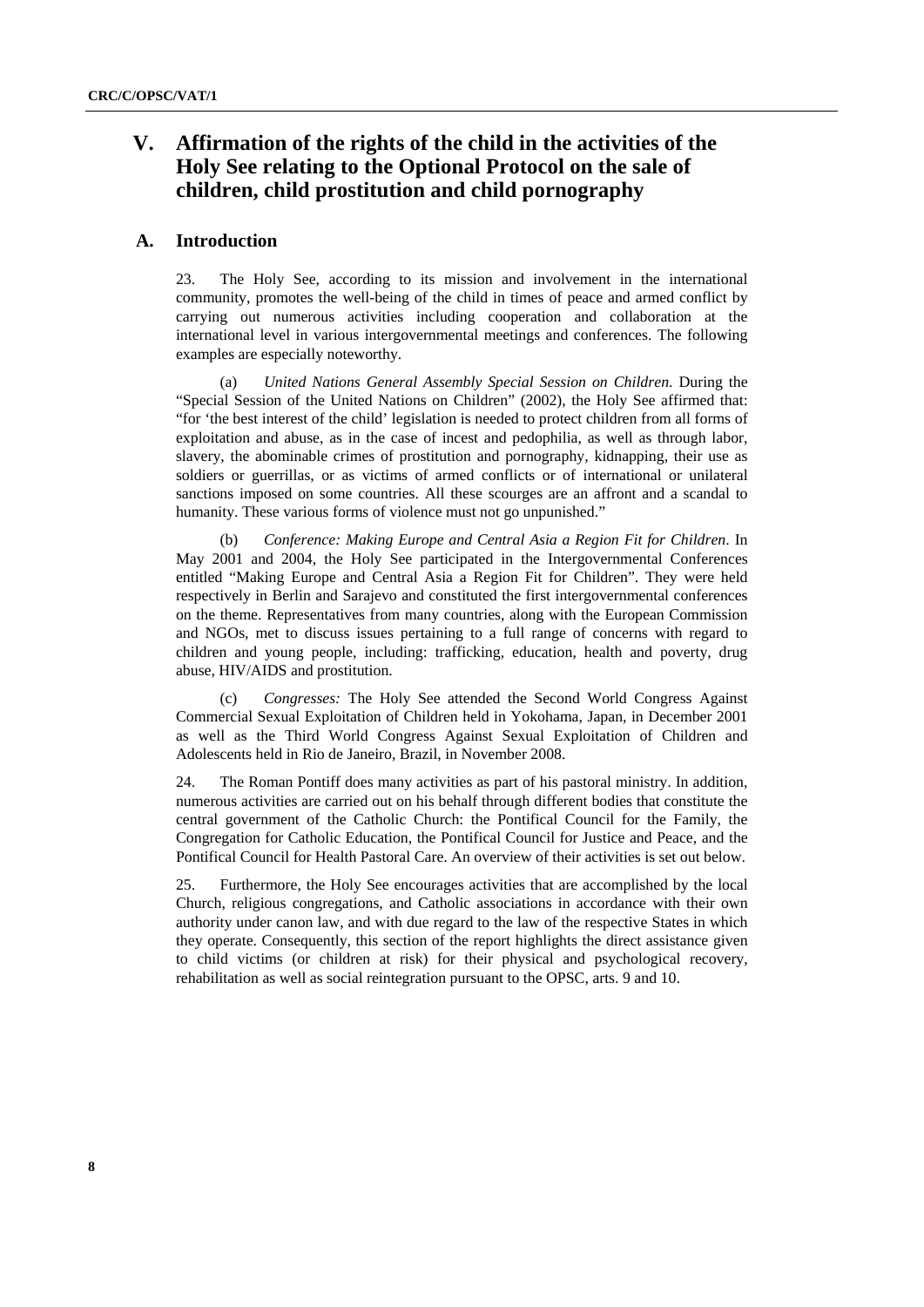### **B. Prevention, prohibition, protection, international assistance and cooperation (arts. 1–10)**

#### **1. The Roman Pontiff**

26. The Roman Pontiff as part of his pastoral ministry has on many occasions publicly acknowledged the offenses committed by some of the Church's own members against the rights of child. As a consequence he has met with Bishops as well as victims in order to support, encourage and assist the activities accomplished at the local levels carried out in accordance with local authority under canon law, and with due regard to the laws of the respective States.

(a) The Church, with its moral, spiritual, and religious mission is constituted as a society founded on the communion of faith, sacraments and discipline, and governed by an autonomous legal system.

(b) The Church has the inherent right, acquired at the time of its foundation by Jesus Christ and independent from any civil authority, to urge and persuade sinful faithful to lead authentic Christian lives by ceasing their misbehavior.

Such means, for example, include the *pastoral path* (e.g. exhortation, preaching, good example, correction), the *sacramental path* (e.g. confession), the *disciplinary path* (e.g. norms as regards the reception of the sacraments, the suitability of candidates for priesthood, the correct exercise of office) and the *penal canonical path* (e.g. penal sanctions, penal remedies, and penances).

27. The following statements and activities of the Roman Pontiff are particularly noteworthy. In his April 2002 Address to the Cardinals of the United States, Pope John Paul II stated: "Like you, I too have been deeply grieved by the fact that priests and religious, whose vocation it is to help people live holy lives in the sight of God, have themselves caused such suffering and scandal to the young… The abuse which has caused this crisis is by every standard wrong and rightly considered a crime by society; it is also an appalling sin in the eyes of God. To the victims and their families, wherever they may be, I express my profound sense of solidarity and concern." He continued: "The abuse of the young is a grave symptom of a crisis affecting not only the Church but society as a whole. It is a deep-seated crisis of sexual morality, even of human relationships, and its prime victims are the family and the young. In addressing the problem of abuse with clarity and determination, the Church will help society to understand and deal with the crisis in its midst."

28. In his July 2002, Homily at 17th World Youth Day, Pope John Paul II stated: "do not be discouraged by the sins and failings of some of [the Church's] members. The harm done by some priests and religious to the young and vulnerable fills us all with a deep sense of sadness and shame. But think of the vast majority of dedicated and generous priests and religious whose only wish is to serve and do good! At difficult moments in the Church's life, the pursuit of holiness becomes even more urgent."

29. In his October 2006 Address to the Bishops of Ireland, Pope Benedict XVI stated: "In the exercise of your pastoral ministry, you have had to respond in recent years to many heart-rending cases of sexual abuse of minors. These are all the more tragic when the abuser is a cleric. The wounds caused by such acts run deep, and it is an urgent task to rebuild confidence and trust where these have been damaged. In your continuing efforts to deal effectively with this problem, it is important to establish the truth of what happened in the past, to take whatever steps are necessary to prevent it from occurring again, to ensure that the principles of justice are fully respected and, above all, to bring healing to the victims and to all those affected by these egregious crimes. In this way, the Church in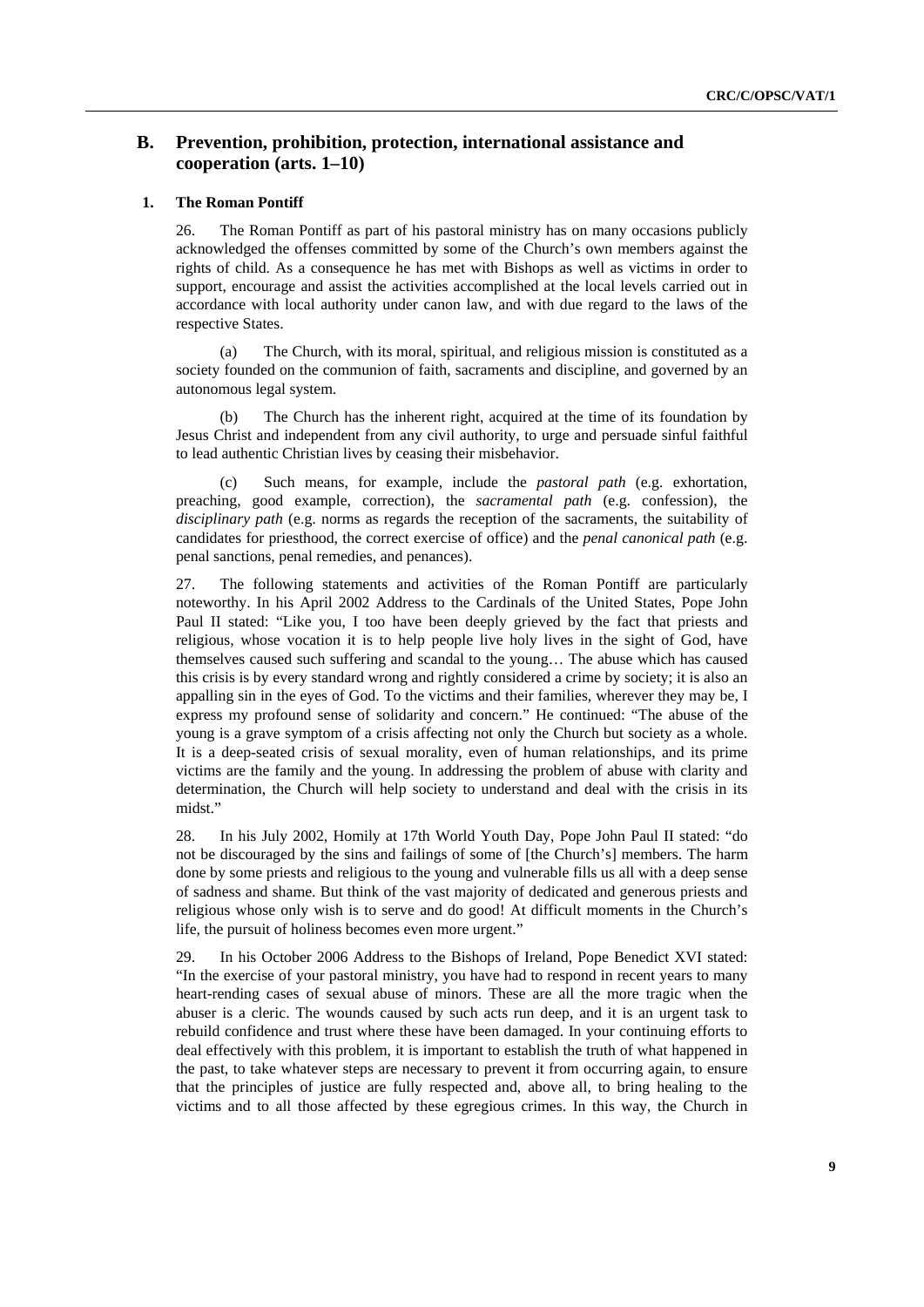Ireland will grow stronger and be ever more capable of giving witness to the redemptive power of the Cross of Christ. I pray that by the grace of the Holy Spirit, this time of purification will enable all God's people in Ireland to maintain and perfect in their lives that holiness which they have received from God."

30. During his apostolic journey to the United States, in 2008, the Roman Pontiff raised the issue of sexual abuse more than once. First, while *en route* to the United States and after expressing his shame, the Roman Pontiff described the following actions that are needed: that justice be done by not permitting pedophiles to become priests and to assist victims in healing; that pastoral efforts be made to give assistance to victims and promote their healing; that education of seminarians be ever deepened in the spiritual, human and intellectual formation so that only sound priests with a deep sacramental life be admitted. Second, he addressed the United States Bishops and spoke about the enormous pain suffered by the victims and communities; the vital importance to ensure that the vulnerable are always shielded from those that would cause harm; the implementation of policies and practices within a wider context that ensures education in authentic moral values rooted in the dignity of the human person; increased guidance and support of priests in their pathway to holiness; the important role of Bishops in providing a witness of holiness; and the essential role of prayer and the sacraments for living lives of holiness. Many of the above points were again mentioned in his homily at National Stadium. Lastly, he met with some victims of sexual abuse as Pastor of the Church to express his sorrow, to offer his apologies and to promote healing and reconciliation.

31. During the Roman Pontiff's apostolic journey to Sydney on the occasion of the 23rd World Youth Day, in July 2008, he discussed the issue of sexual abuse of minors by clergy. On the flight to Australia he highlighted the need: 1) to clearly present the Church's moral teaching; 2) to properly educate and prepare priests; and 3) to promote healing and reconciliation. Then in his homily during the Eucharist celebration with Bishops, seminarians and novices he acknowledged "the shame" felt by members of the Church "as a result of the sexual abuse of minors by some clergy and religious in this country." He expressed deep sorrow for the pain and suffering of the victims and assured them as their Pastor that he shares in their suffering. He emphasized that such grave betrayals of trust deserve unequivocal condemnation; asked all of them to work together in combating the evil; highlighted that victims should receive compassion and care; noted that those responsible for these evils must be brought to justice; and made promotion of a safer and more wholesome environment (especially for young people) an urgent priority. Lastly, he met with some victims of sexual abuse for the reasons discussed in the abovementioned paragraph.

#### **2. The Pontifical Council for the Family**

32. *Introduction*. The pastoral activities of the Pontifical Council for the Family in response to the challenges posed by the sale of children, child prostitution, child pornography have been developed over many years. The Pontifical Council for the Family has been the voice of many innocent victims by exhorting the rightful authorities to give due attention to their cause. This has been done through its various publications and its participation at numerous congresses, meetings, conventions and other world gatherings.

33. *Children's Rights*. The Pontifical Council for the Family has always taught that the rights of children must be considered in the context of the family, with respect for the right to life. It has also insisted that due attention be given to defining the terms "family" and "children" (see "La dignità dei bambini e i loro diritti" (2002), pp. 23, 43, 45). As the fundamental institution for the life of every society, the family based on marriage must be understood as the covenant whereby "a man and a woman establish between themselves a partnership of their whole life… which of its own very nature is ordered to the well-being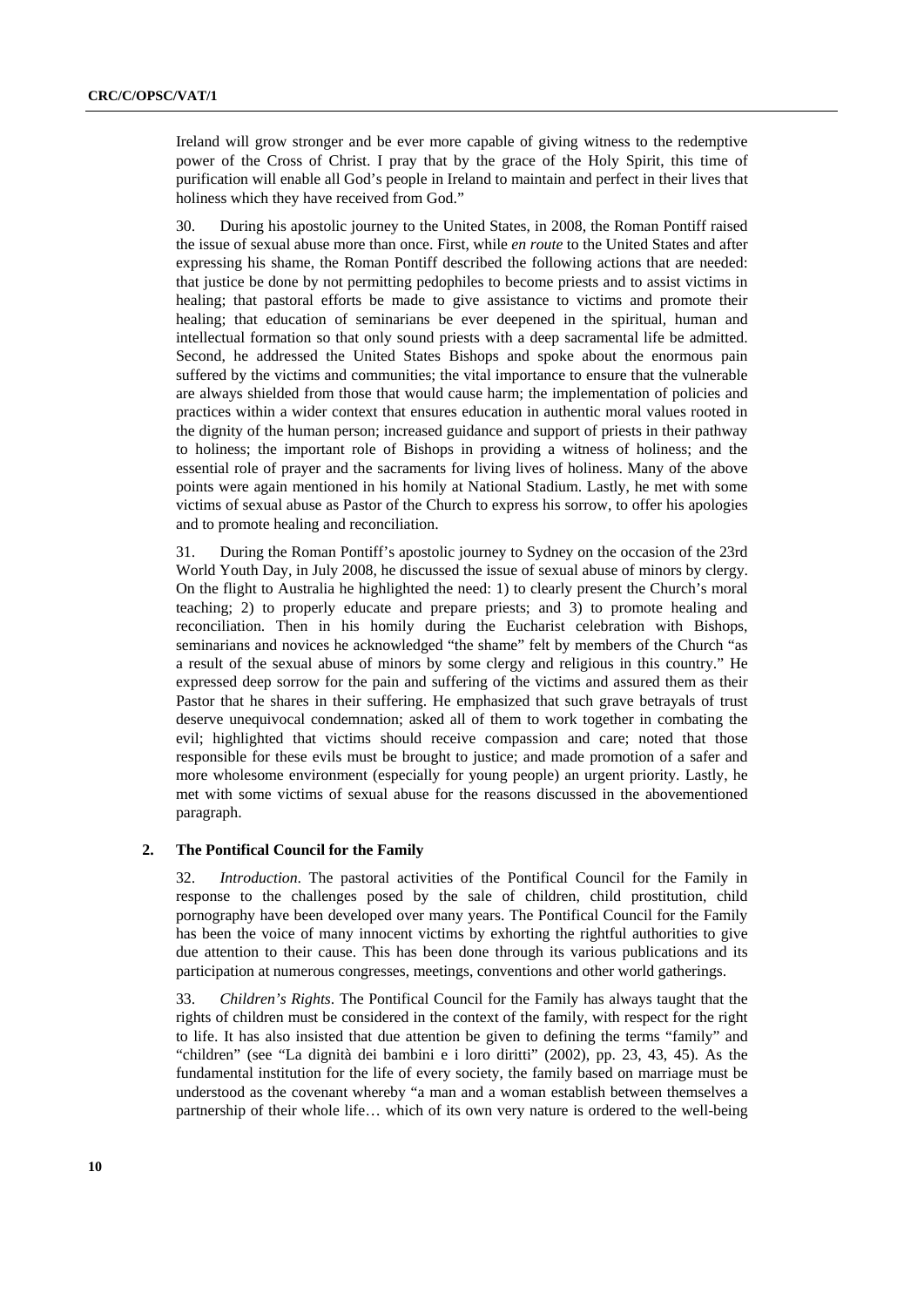of the spouses and to the procreation and upbringing of children". ("Letter to Families" (1994), n. 17; see CIC, c. 1055; c. CCEO 776 (1-2); Charter of the Rights of the Family (1983), art. 1-3; UDHR, (1948), art. 16). In addition, the rights of the child exist "before and after birth," and the interpretation of such rights must guarantee "the moral principles" and "the fundamental and inalienable rights of the parents, especially concerning education, religion, association and private life". ("*La dignità dei bambini e i loro diritti*" (2002), pp. 44-45). "In effect, children have the right to have parents that are conscious collaborators of God in the transmission, in a human way, of life. [Children] have the right to be loved, protected, educated, and defended." (*Enchiridion della Famiglia*, (2004), n. 3635).

34. *Publications*. The Pontifical Council for the Family has published "La dignità dei bambini e i loro diritti" (The Dignity of Children and their Rights) (2002); and "Ambiguous and Debatable Terms Regarding Family Life and Ethical Questions", (2006), which includes the following articles: "Children's Rights and Sexual Violence", "The Dignity of the Child," "Family and the Rights of Minors" and "The Rights of the Child."

35. *International Conferences*. The Pontifical Council for the Family has organized seven international meetings on the Child's Rights: The Dignity and the Rights of the Child (Rome, 1992); Sexual Exploitation of Children through Prostitution and Pornography (Bangkok, 1992); The Rights of the Family and Child Labor (Manila, 1993); Children of the Street (Rio de Janeiro, 1994); The Family and International Adoption (Seville, 1994); Hope for Children with Brain Impairments (VCS, 1999); and The Family and the Integration of the Disabled in Childhood and in Adolescence (VCS, 1999).

36. *The International Conference on the Sexual Exploitation of Children through Prostitution and Pornography*. The final declaration produced at the 1992 Bangkok conference is particularly important: "The sexual exploitation of children is a grave crime against the truth of the human person … Every abuse against their dignity is a crime against humanity and against the future of the human family. The children of the world trapped in prostitution, pornography and sexual exploitation cry for help. The Lord calls his people to action. Deliberating, resolving and acting together, we pledge to respond."

37. *World Meeting on the Family*. The Pontifical Council for the Family dedicated its 3rd World Meeting of the Family to the theme: "Children: Springtime of the Family and Society", during the Church's Great Jubilee of 2000. It published a document to assist the family, entitled "Children: A precious Gift to the Family and Society". It is in the form of catechesis available in different languages and addressed to every family in the world. This educational tool commences with a bold and sober evaluation of the present condition of children in the world by touching on the following problems: poverty, malnutrition, inadequate water supply, lack of adequate education, illiteracy, lack of health services, failure to protect children's rights, child labor, exploitation (of all types) and child prostitution. It also emphasizes the parents' duty/right to exercise responsible parenthood.

38. *City of Children Project*. The Pontifical Council for the Family developed "City of Children", a project based in Rwanda.

(a) The primary goal of the project is to respond to the demands of the countless abandoned children by providing medical services and psychological assistance. It provides a moral, religious, and cultural education and also gives general care and formation. This initiative takes into consideration the "best interest of the child" in reference to a Christian anthropological perspective and considers the well-being of the child within the context of the family. The children receive an integral education that would otherwise be unattainable.

(b) The project is valuable because it has established good practices in the community. Similar projects in other dioceses, parishes and institutions have been initiated. Presently, there are a number of family homes sheltering children (about 12-14 in number). There is also a central kitchen; a multipurpose hall; a medical clinic that offers psycho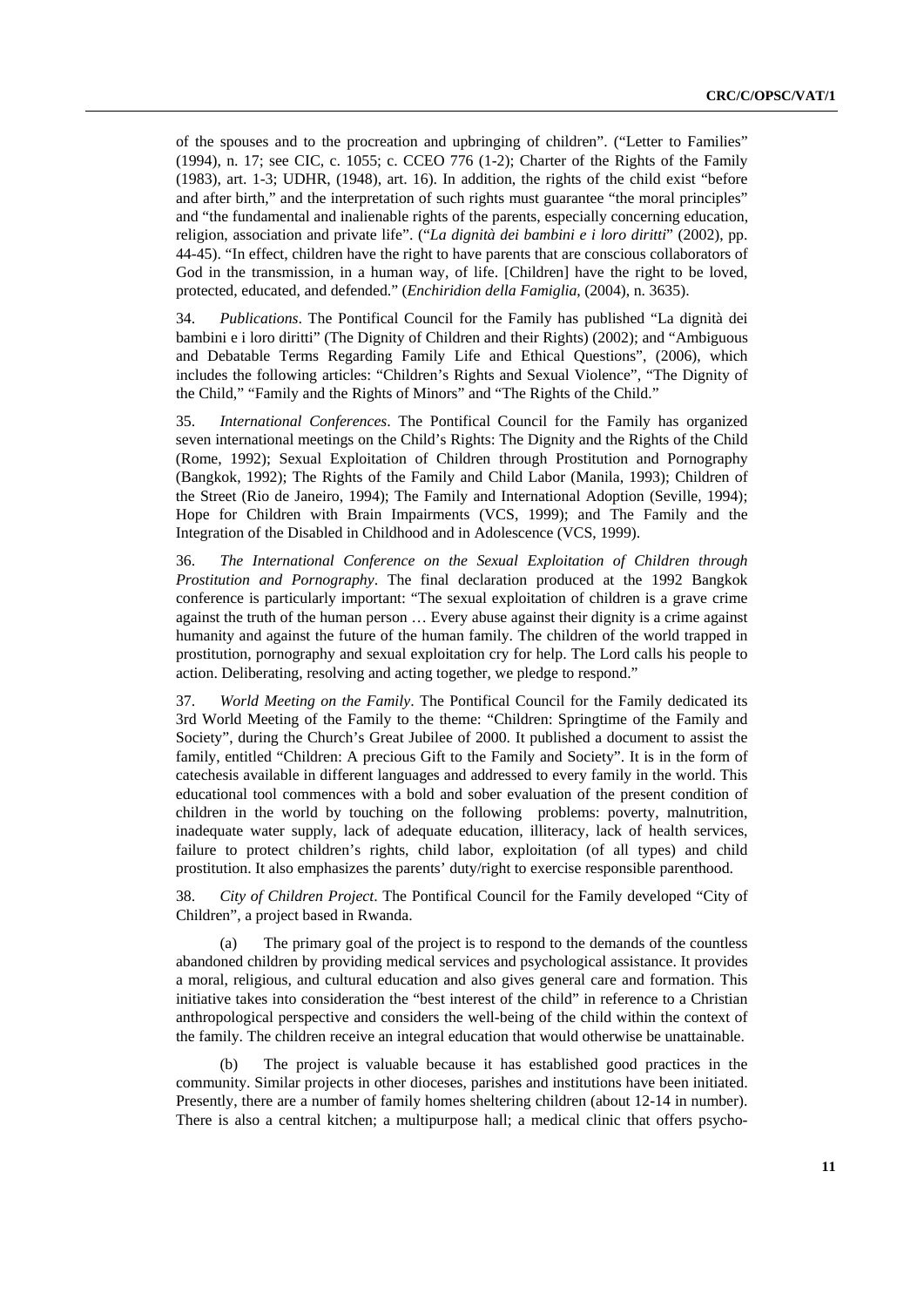social services for traumatized children; a sports area; a primary school for children; and a chapel. All this has been made possible by the generous collaboration of various benefactors. To date, there are 219 children residents and 131 nonresidents.

39. *Pastoral Assistance*. The Pontifical Council for the Family is helping children all over the world through its contacts with Bishops. The President of the Pontifical Council for the Family exchanges ideas on the condition of children in the respective countries with a view to improving conditions. Courses have been offered to Bishops in Africa on various topics including strategies for forming, educating and training people involved in the care of families and of abandoned children.

#### **3. The Congregation for Catholic Education**

40. *Introduction*. There are approximately 250,000 Catholic educational institutions in the world, with more than 42 million students. (see Office International pour l'Enseignement Catholique, OIEC, 2006). Educational activity takes place on two levels. The first level is "preventative" care through formal scholastic education. The second level focuses on rescue or problem solving that consists in non-formal education, although in close relationship with scholastic education.

41. It is noteworthy that the activities described herein are promoted and encouraged by the Holy See. However, they are accomplished by the local Church, religious congregations, Catholic associations and lay faithful in accordance with their own authority under canon law, and with due regard to the law of the respective States in which they operate.

42. *Formation*. Numerous written materials on children's rights, especially as related to the OPSC, have been published and distributed to Catholic educators by Catholic specialized institutions and organizations.

(a) *VIDES*. Many Catholic institutions under the co-ordination of VIDES (International Volunteer Force for Education and Development) initiated a study on the data and results of educational projects in recent years. It published the 2002 "*Bambine, adolescenti e giovani a rischio in America Latina, sistematizzazione e processi educativi*" (Girls, Adolescents and Youth at Risk in Latin America: Placement and Educational Processes).

(b) *France*. The handbook for Catholic educators entitled "Lutter contre la pédophilie: repères pour les éducateurs," (2002) gives guidelines on how to recognize, fight and prevent the phenomenon of paedophilia.

(c) *Australia*. The Catholic Institute of Education published "Stop it: A Guide to Dealing with Sexual Abuse in Schools", (2006), and a code of ethics for educators called "Integrity in Ministry", (2006).

(d) *United States of America*. The National Catholic Education Association (NCEA) has a series of initiatives for the formation of about 165,000 Catholic educators on the issue of sexual abuse. Such initiatives attempt to combat the problem and assist abused minors who attend Catholic schools.

(e) *Austria*. Since 2007, teachers in Catholic schools have learned about the importance of human rights and in particular the rights of children. The Institute of Formation for Christian Teachers, in addition to promoting this human rights awareness for teachers, has promoted a similar project for Catholic associations and non-governmental organizations. These projects involve approximately 121,000 teachers and workers in the educational field.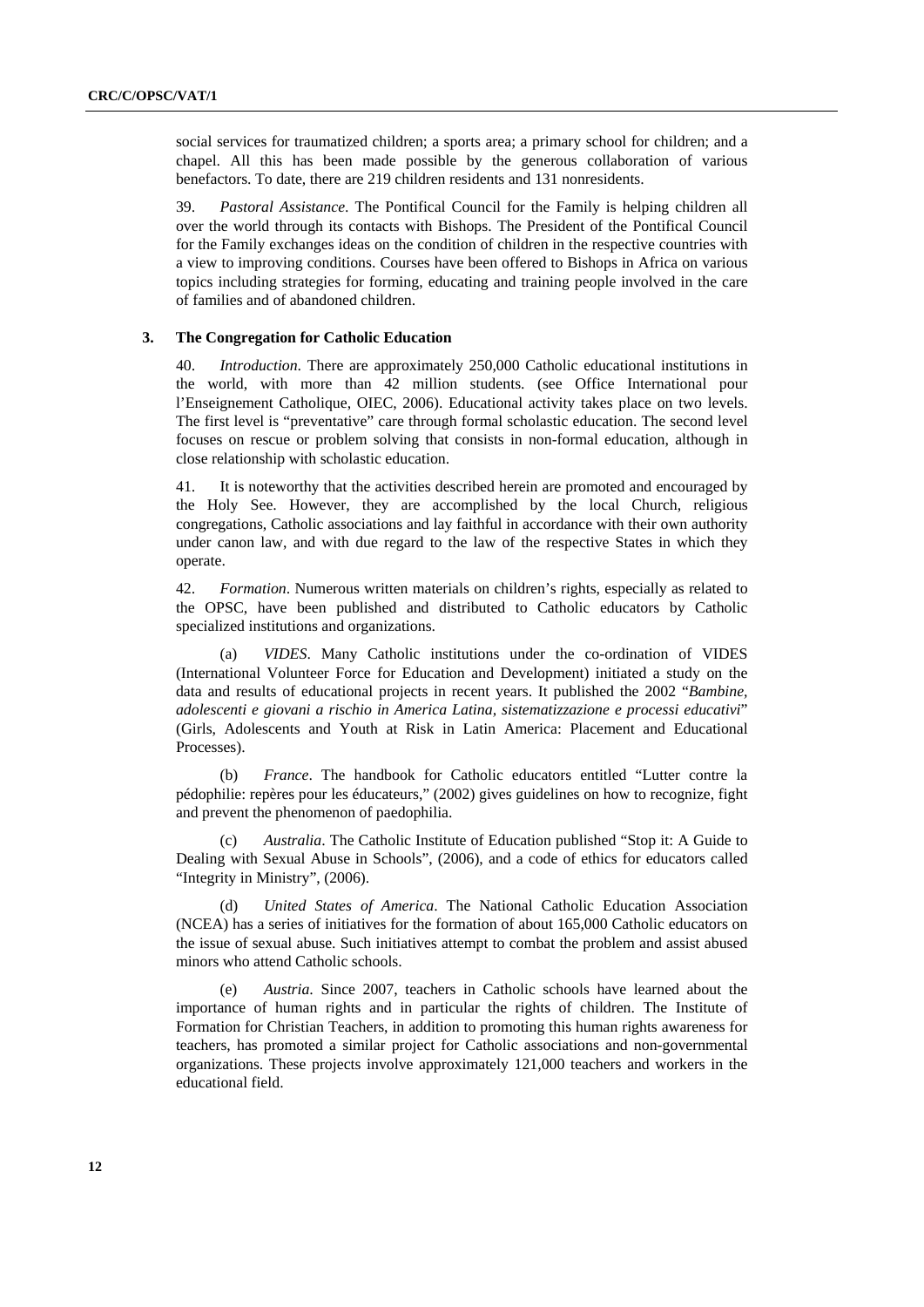(f) *Kenya*. The Catholic Pastoral Awareness Program addresses the formation of teachers in Catholic schools, and in particular, secondary schools. The program forms educational personnel to manage problem situations as well as those circumstances that put a child's education at risk (e.g. misery, abandonment, sexual and/or labor exploitation). The Centre for In-servicing Religious Education Teachers (CISRET), aimed principally at primary school educators also deals with those that form or educate others. The program places great emphasis on the care of abused and exploited children. There are also sex education programs and projects for young people, which include formation about the prevention of AIDS. These programs are available at the local level and co-ordinated by the National Office for Catholic Education.

(g) *India*. Catholic Schools offer educational courses on human rights, especially on the rights of the child. These courses include sex education specifically dealing with sexually transmitted diseases. The education and formation is based on an integral concept of the human person and promotes respect for oneself and others. Particular attention is directed to the rights of female children with due regard to education for family life. In addition, the Indian Episcopal Conference has emphasized the need to support all minors who are at risk within Catholic educational institutions (e.g. marginalized children, school drop outs, victims of exploitation).

(h) *Ecuador*. The "Confederación ecuatoriana de establecimientos de educación católica" (Confedec) created a series of helpful aids and school textbooks for primary education in order to guarantee the right of minors to a healthy and integral development. They are gathered in a collection entitled "Educación para el amor." These texts have also been used in State schools.

(i) *Other Initiatives*. The Christian Brothers operate throughout the world in 933 schools with about 879, 249 pupils in attendance. Their educational programs include materials pertaining to human rights inclusive of the rights of the child.

43. *Rescue and Problem Solving*. Many pastoral activities are carried out throughout the world which attempt to rescue or otherwise assist children. These activities are conducted on a more informal level but in close relationship with formal educational programs. The following is an overview of just some of these initiatives.

Uganda. The "Uganda Catholic Education Department" has a project for rescuing street children with a view to offering them an education, especially those exposed to sexual abuse.

(b) *India*. Great efforts have been made to prevent abuse and exploitation, both at the local village level as well as in the urban areas where there are high levels of child labor and child sexual exploitation. Many projects involve schools, parishes and religious congregations in order to raise awareness in families. One particular program creates the economic and social conditions for minors to attend school through various means: the payment of school tuition; the availability of free admittance to Catholic schools; and the establishment of colleges (especially for children from villages and rural areas). Other initiatives rescue children who are victims of abuse, labor exploitation and broken homes. Various religious congregations, especially the Salesians, manage a wide network of family homes and boarding houses.

(c) *Latin America*. There is a network of family homes and assistance centres for children and young people from 3 to 20 years of age who are victims of sexual abuse or labor exploitation. The majority of them come from broken or poor families. This project, under the direction of the "Congregation of the Daughters of Mary Help of Christians" (Maria Ausiliatrice), rescues minors: they address their psychological and spiritual needs with a view to assisting the child to return to schools and family life. Subparagraphs "d" through "n" infra describe such activities country by country.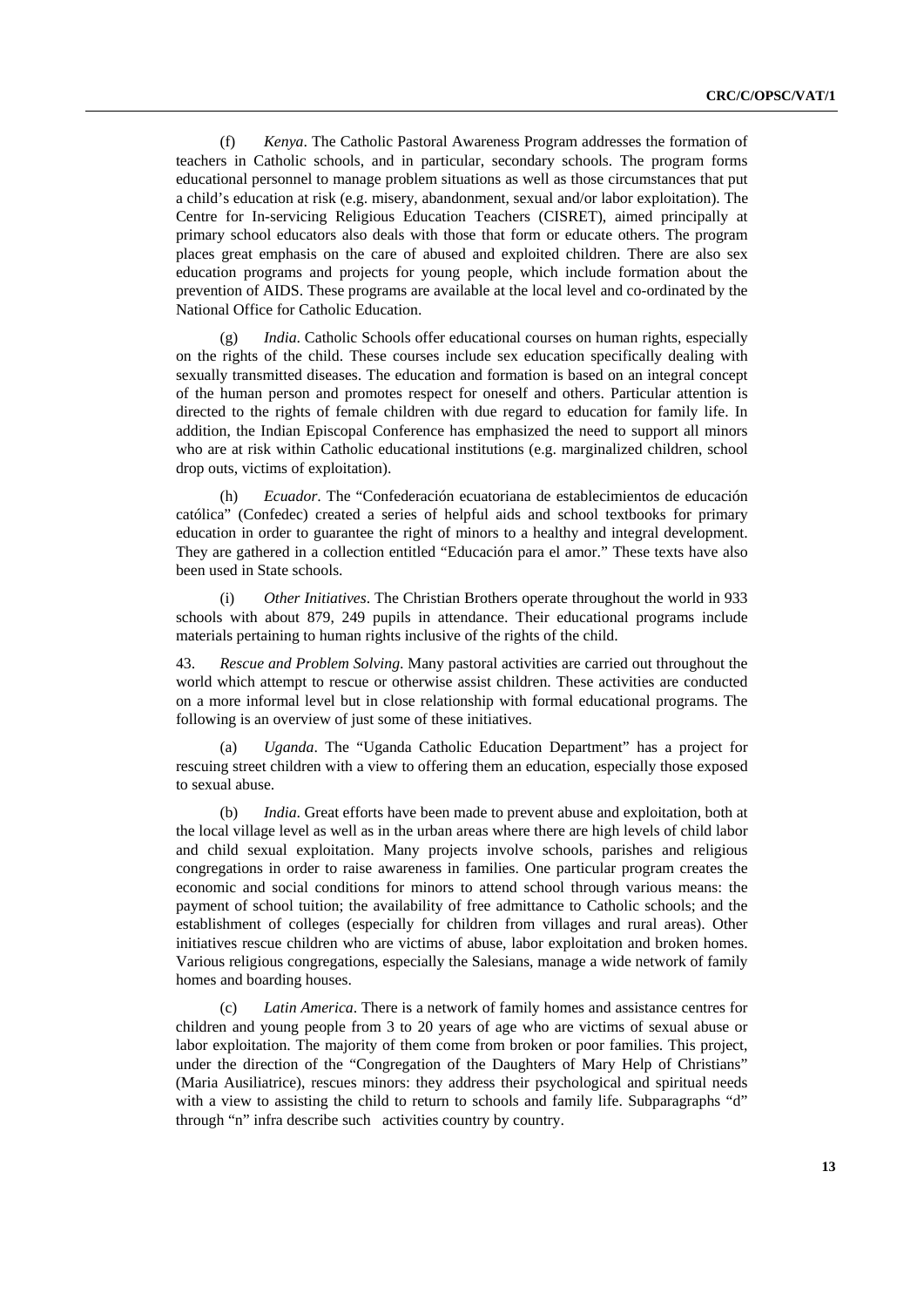(d) *Argentina*. The "Hogar de Niñas Maria Mazzarello", (Chaco) program is for girls aged 3 to 16 who live in situations which expose them to risks (e.g. school drop outs, victims of child labor, and/or sexual abuse). It focuses on social issues, reconstruction of family relationships, and reinsertion into the life of society. The "Casa de día 'Laura Vicuña'" (Ensenada) project cares for abandoned children, between the ages of 6 and 16, who have suffered violence or are otherwise at risk.

(e) *Bolivia*. The "Hogar Casa Main" (Santa Cruz) project assists abandoned girls who are in grave moral danger (between the ages of 5 and 12). An integrated basic education is provided with a view toward professional formation. Special attention is given to each girl.

(f) *Brazil*. The "Fundação Servir" (Alta Floresta) foundation has a variety of programs that deal with the civil, moral, cultural, athletic, academic and spiritual formation of children and adolescents. For example, "Project Hope" is a centre for girls at risk. "Project Growth" educates adolescents on various topics, such as hygiene, health, human sexuality, rights, ecology and responsible use of free time. "Casa Mamãe Margarina" (Manaus) is a home for girls, between 6 and 18 years of age, who are victims of sexual or labor exploitation and may be pregnant or unmarried mothers. With human and spiritual assistance, along with psychological support to overcome trauma and to re-develop selfesteem, children resume school and renew contacts with their families.

(g) *Chile*. "Hogar Inés Riesco Llona" (Santiago de Chile) caters for girls and young women aged 4 to 18, who come from various parts of the city of Santiago. The majority of children are directed to the program by a judge of the juvenile court, while others arrive after having previously lived on the street or suffered sexual abuse or physical violence. Girls are offered a family environment and assisted in reintegrating themselves in society. The "Centro Abierto de integración infanto juvenil Laura Vicuña" (Santiago Lo Prado) encourages educational endeavors for young girls and concentrates on their protection from risks. The project provides after-school activities, workshops and provides areas for study and recreation. It also gives specialized psychosocial assistance: aimed at improving the child's self-esteem, promoting healthy development and proper care of infants.

(h) *Colombia*. The "Casa Mamá Margarita," (Medellín) project offers education for minors who live on the streets and are no longer in contact with their families. The "Casa Main" (Bogotá) is a rescue program for girls between the ages of 6 and 11 years. These girls have either endured sexual abuse or are at risk of suffering such violence. Others have lived in an atmosphere of physical and verbal abuse and no longer attend school. At this centre, scholastic support is offered as well as activities of an athletic, recreational or artistic character. Various values are promoted, for example, personal hygiene, respect for self and for others, honesty and authentic human love.

(i) *Costa Rica*. The "Casa Main" (San José) is for female street children between 4 and 12 years of age. The goal is to prevent problems and exploitation but also to rehabilitate victims of abuse. The last phase of the educational journey is directed to the development of healthy relations with others and the responsible use of freedom.

(j) *Ecuador*. The "Casa Laura Vicuña" (Quito) is a centre designed for minors between 5 and 18 years of age who have lived unstable lives and have been victims of various types of abuse.

(k) *Mexico*. The "Hogar Nuestra Señora de la Esperanza" (Morelia- Michoacán) is an educational program for girls, between the ages of 8 and 17 years, who are victims of violence, drug abuse, exploitation and prostitution. The goal is for young woman to develop healthy self-esteem, overcome problems with prostitution and drugs, complete obligatory schooling and acquire some form of professional experience. The "Proyecto educativo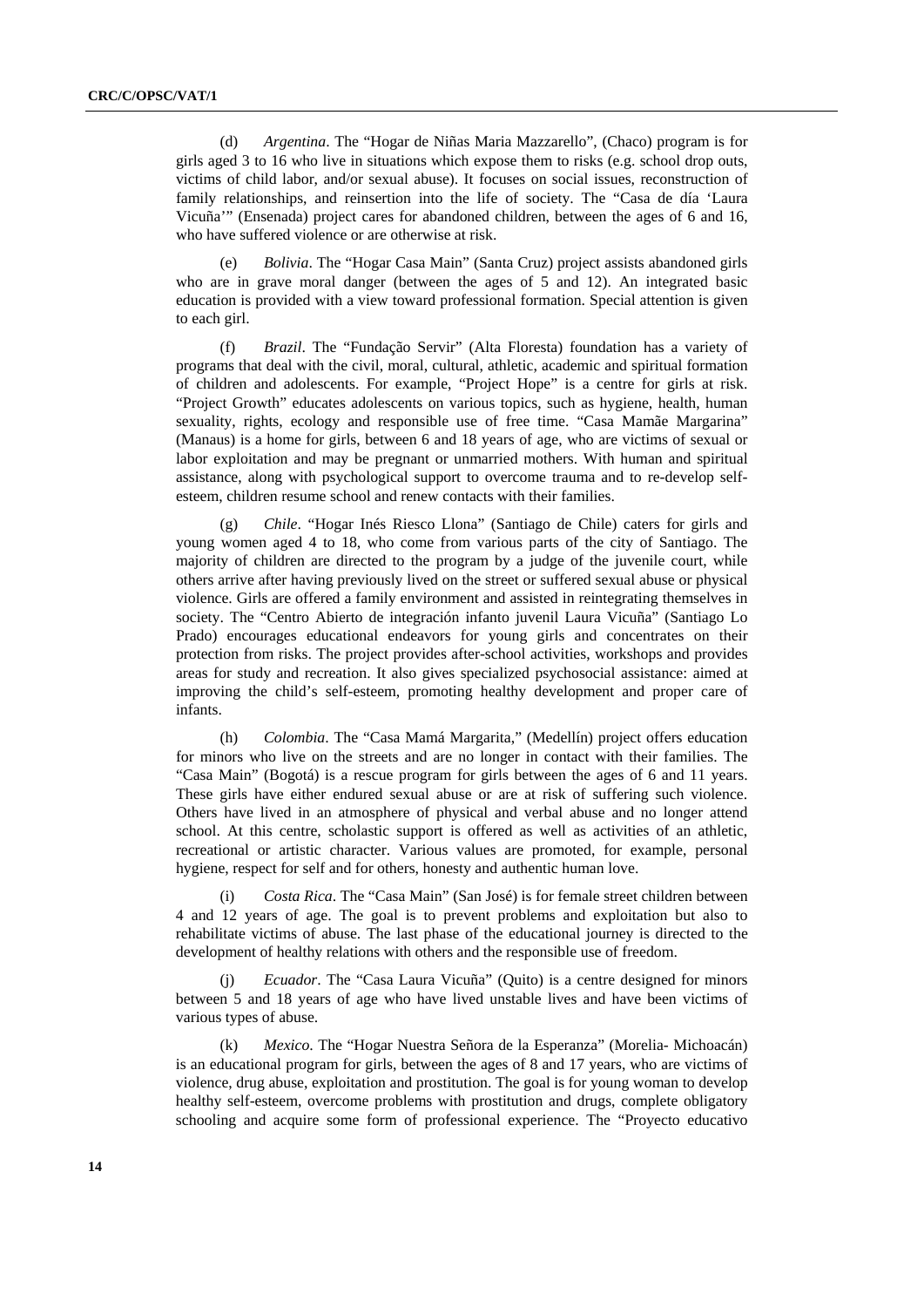María di Nazareth" (Tuxtla Gutiérrez-Chiapas) offers marginalized girls an integral education designed to avert ignorance, delinquency and prostitution. The "Proyecto Casa Patio Miguel Magón" (Zitacuaro–Michoacán) restores friendships and trust. Various activities are offered such as scholastic support, courses in literacy, recreational activities. Medical and psychological assistance is also available. The "Aldea infantil Pepita de Valle Arizpe" (Saltillo) is a program for girls and young women between the ages of 3 and 18 years, who come from families that are broken or poor, and are especially at risk for child labor and child exploitation. The "Proyecto de la "Casa Auxilio" (Copainalá – Chiapas) offers children and youth an educational atmosphere that promotes formation in Christian and human values. This program involves three different types of activities. There is a commercial academy, where one can obtain a diploma as a secretary or an accountant; a family home, which allows girls to attend elementary school; and a recreational club. Such programs are invaluable for girls between the ages of 6 and 13 who are candidates for early marriages.

(l) *Paraguay*. The "Hogar de niñas en estado de vulnerabilidad 'Tesape Pora'" (Villarica) is a home for girls who have been exposed to various risks. Many have been abandoned and/or sexually and physically abused. The program provides the necessary conditions for normal and harmonious growth by providing a family environment and being attentive to the needs of each girl.

(m) *Peru*. The "Hogar del niño" (Chorillos – Lima) is a home for girls and boys who have suffered from broken families, physical or psychological maltreatment, and/or labor exploitation. In the first phase of the program particular emphasis is placed on acceptance of the child in his or her condition, encouraging the child to open up, and promoting the child's development of self-confidence and respect for others. In the second phase, scholastic support is offered to prevent the child from dropping out of school.

(n) *Dominican Republic*. The "Canillitas con Laura Vicuña" (Santo Domingo) helps girls between the ages of 7 and 13, who have lived on the street and/or who have suffered various types of exploitation. The project provides scholastic training, professional development as well as formation in personal hygiene and in authentic human love.

(o) *Europe*. Many different structures have been established for children and young people who are victims of exploitation or abuse or who are otherwise at risk due to family breakdown. Notable programs are those developed by the Congregation of Daughters of Mary Help of Christians (Maria Ausiliatrice) and other such programs initiated by the Salesians of Don Bosco, who have three establishments in Belgium; twelve in Italy; one in the Czech Republic; two in Poland; three in Portugal; and eight in Spain.

(p) *Mali and Cameroon*. Catholic educators in Mali established the "Enfants de la Rue" a program for minors who have been abandoned or exploited. This initiative provides education as well as psychological and emotional support. It also assists the child in his or her reintegration into society. A similar program has been developed in Cameroon.

(q) *United States of America*. The Christian Brothers have three residential programs for juvenile offenders in New York, Pennsylvania and Rhode Island. They also have one school for emotionally disturbed children in New York.

(r) *Nepal and Rwanda*. The "Catholic International Bureau for Children" (BICE) has numerous prevention programs for abuse (e.g. "Sexual Abuse Prevention Project," in Nepal, and the "Child Soldier Recovery Project", in Rwanda).

(s) *World Wide*. The "Order of the Poor Clerks of the Mother of God" (Piarists) manage programs across the globe for formation and rescue of minors: one in Bolivia; one in Argentina; two in Brazil; five in Mexico; two in Cameroon; two in Spain; one in Cuba;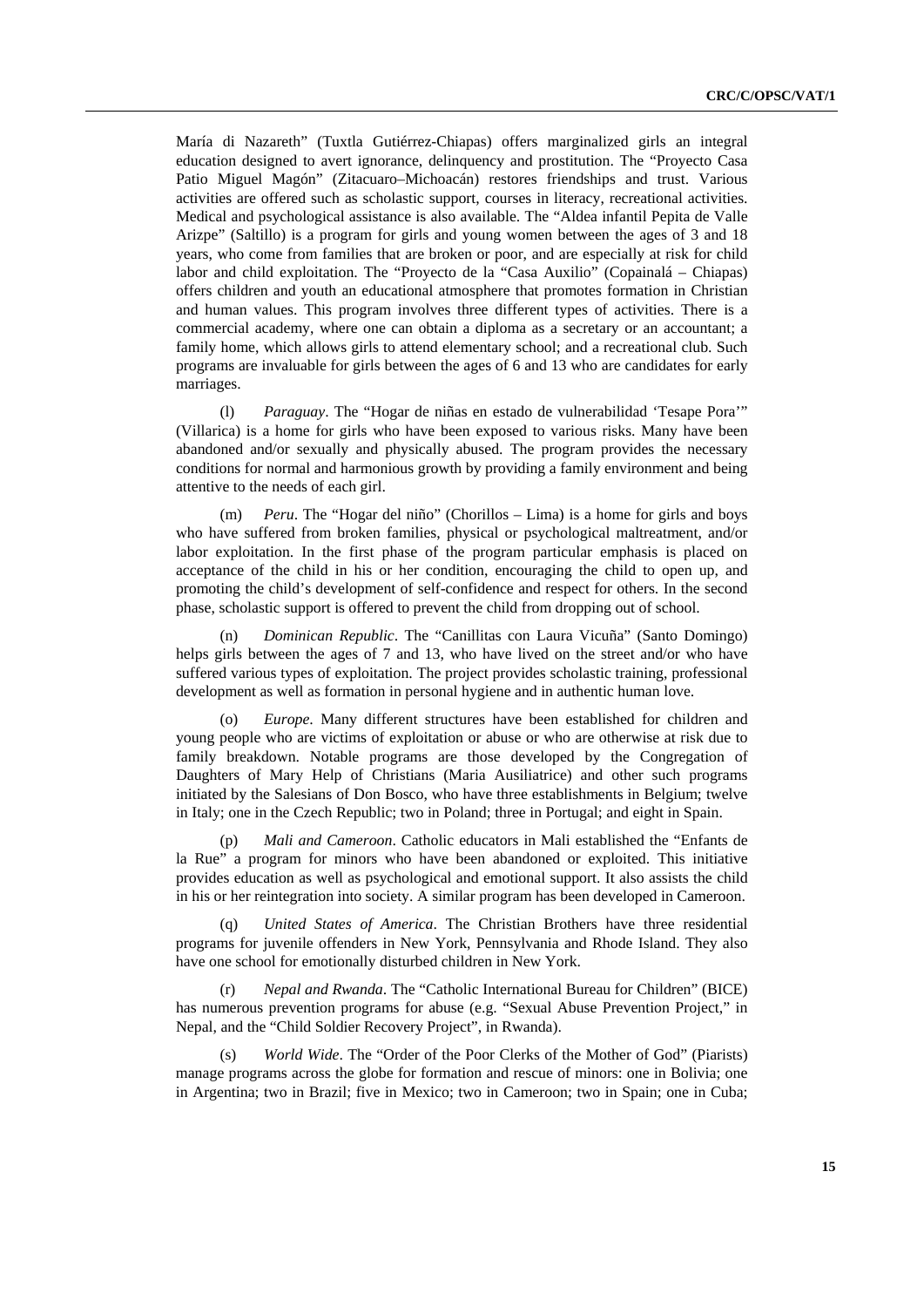one in Costa Rica; one in Colombia; one in Ecuador; two in Chile; one in Slovakia; one in the Philippines; two in Poland; five in Senegal; and three in Venezuela.

#### **4. The Pontifical Council for Justice and Peace**

44. *Introduction*. Within the last five years, the Pontifical Council for Justice and Peace, on behalf of the Holy See, has actively promoted the rights of the child and protection of children against trafficking for purposes of prostitution, labor and pornography.

45. *Publications*. The Pontifical Council for Justice and Peace published the "Compendium of the Social Doctrine of the Church" (2004), which specifically deals with the dignity and rights of children and of the family as well as the inalienable rights and duties of parents. Other notable publications include: "Justice and Peace: An Ever Present Challenge" (2004); "Note on Corruption" (2006); "Words that Matter: The Holy See in Multilateral Diplomacy" (2003).

46. *Specific Initiatives*. The Pontifical Council for Justice and Peace has also participated in various conferences and meetings focused on the pastoral concern of the Church as regards the rights of children in situations of exploitation and combat. The following four examples are noteworthy.

(a) *Refugees, Asylum Seekers, Migrants and the Plight of Children*. In June 2006, members of the Pontifical Council for Justice and Peace spoke at an event which launched the International Coalition on the Detention of Refugees, Asylum Seekers and Migrants composed of 100 human rights groups from 36 countries worldwide. Among the groups that participated were those dealing specifically with issues pertaining to refugee children, who are obviously particularly vulnerable to sexual exploitation. All groups were seeking alternatives to the imprisonment of migrants and refugees, which penalizes human beings in great need. "Arbitrary imprisonment poisons human society. It harms those who practice it as well as those who suffer it."

(b) *Trafficking: Children, Drugs, Weapons*. In November 2006, officials from the Pontifical Council for Justice and Peace participated in the Inter-parliamentary Assembly Sponsored by the Institute for Religion and Public Policy. During discussions, increasing concern for the trafficking in human beings, drugs and weapons was expressed and specific insights were given on how the problem is affecting women and children. It was noted that freedom of religion had an important role to play in the search for authentic peace and stability as well as mutual respect and understanding. Numerous Catholic nonprofit organizations and Christian associations emphasized their respective roles in stopping the trafficking in human persons and providing victim assistance and protection. It was noted that, in many cases, the efforts of these organizations and associations commenced long before the involvement of State authorities.

#### **5. The Pontifical Council for Health Pastoral Care**

47. *Introduction*. In 1996, the Pontifical Council for Health Pastoral Care conducted a study on Catholic socio-health programs, activities and centers in favor of children and adolescents. The final report is entitled: "The Sociological-Technical Report on the Research Pertaining to Socio-Health Programs, Activities and Centers Favoring Children, Adolescents and Girls in the World".

(a) The research goal was to ascertain the various programs and activities promoted and directly managed by the local Church in a number of States representative of each Continent.

(b) The study reviewed programs of formation, family planning, prevention and assistance (e.g. victims suffering AIDS or abandonment); therapeutic and re-educational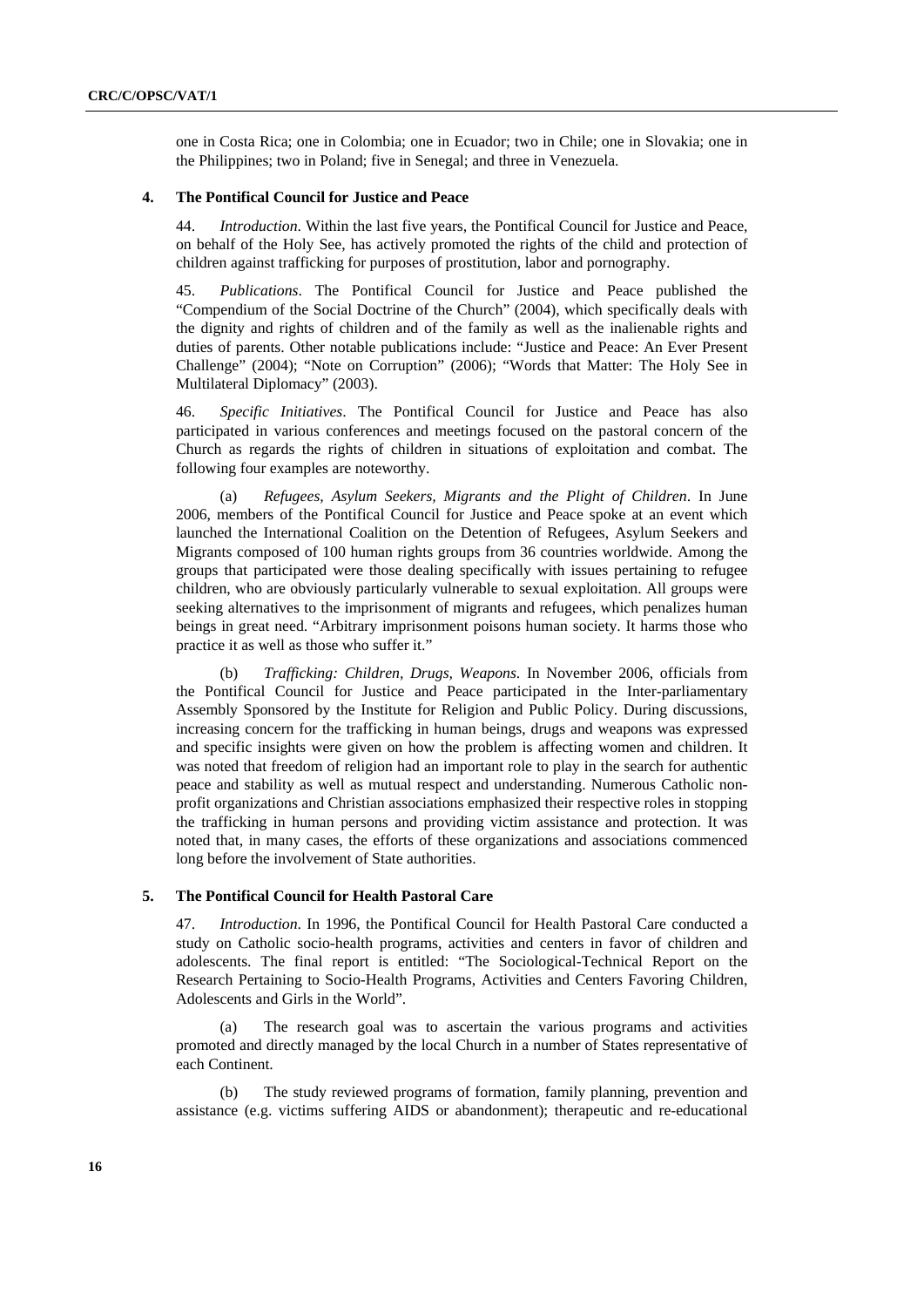activities; health centers in favor of life, the physically-mentally disabled and victims of violence (e.g. teenage mothers, children, girls and women).

(c) The data was collected from over 56 countries spanning different continents. The following religious orders were involved: Brothers of St. John of God; Sisters of Charity of St. Vincent de Paul; Oblate Sisters of the Most Holy Redeemer; Missionary Sisters of Charity; Franciscan Sisters of the Divine Motherhood (Mother of Mercy Clinic); Sisters of Mercy; Camillians; Hospital Worker Sisters of the Sacred Heart; Sisters of the Good Shepherd; and Salesian Fathers. This study constitutes only a small part of the undertakings of the Catholic Church in this sector.

(d) It is noteworthy that the pastoral activities described infra are promoted and encouraged by the Holy See. However, they are accomplished by the local Church, religious congregations, Catholic Associations and lay faithful in accordance with their own authority under canon law, and with due regard to the law of the respective States in which they operate.

48. *Africa*. Many health structures and centers situated in Angola, Burundi, Ivory Coast and Senegal have confronted issues relating to protection and promotion of life as well as the treatment and assistance of teenage mothers and victims of abuse (e.g. sexual violence, battering, psychological violence, exploitation, prostitution).

(a) *Angola*. There are preventative educational seminars designed to raise awareness about child abuse. The principal objectives of the Church in Angola are to reduce domestic violence, violence within the community, improve the quality of life and promote a sense of solidarity among the population. To this end, there are initiatives for women, and for the integral development of youth and children. The program entitled "Pastoral Care of the Child" cares for abandoned children and street children as well as those who suffer from physical-mental difficulties and malnutrition. The purpose of the initiative is to provide basic health care services, protection, nutritional supervision, education and skill development in social communications.

Senegal. Most attention has been focused on women. Since 1994, the "Catholic Association for the Promotion of Women" has been studying the needs of the population and developing useful strategies for intervention. This association has been assisted by every diocese in the country (6 in total).

(c) *Ghana, Sierra Leone, Uganda, Zambia*. As regards undertakings for the promotion of life and support for teenage mothers and victims of violence, there are many "Diocesan Offices for Human Development" which encourage participation in services for the needy and promote formation imbued with a spirit of solidarity and respect for the value and dignity of life. In addition, consultants for youth deal with social problems and focus on issues pertaining to teenage mothers and victims of violence. The Bishops' Conference of Sierra Leone has publicly denounced the elevated number of abducted children and increasing violence against children during the last 6 years of war. Many victims of abuse have immediately complained to public authorities or have spoken privately to Church officials due to shame or lack of civic organizational structures.

(d) *Republic of Central Africa, Mali, Burkina Faso, Benin, Nigeria, Cameroon, Togo, Mauritius*. Some activities are carried out in the dioceses for teenage mothers or child victims of violence. In particular, courses are offered in Nigeria for the formation of the laity to assist victims of domestic and community violence.

49. *Europe*. In Austria, Germany, Ireland, France much attention is given to the protection of minors in conditions of social need resulting from prostitution, exploitation, poverty, abandonment, violence and abuse.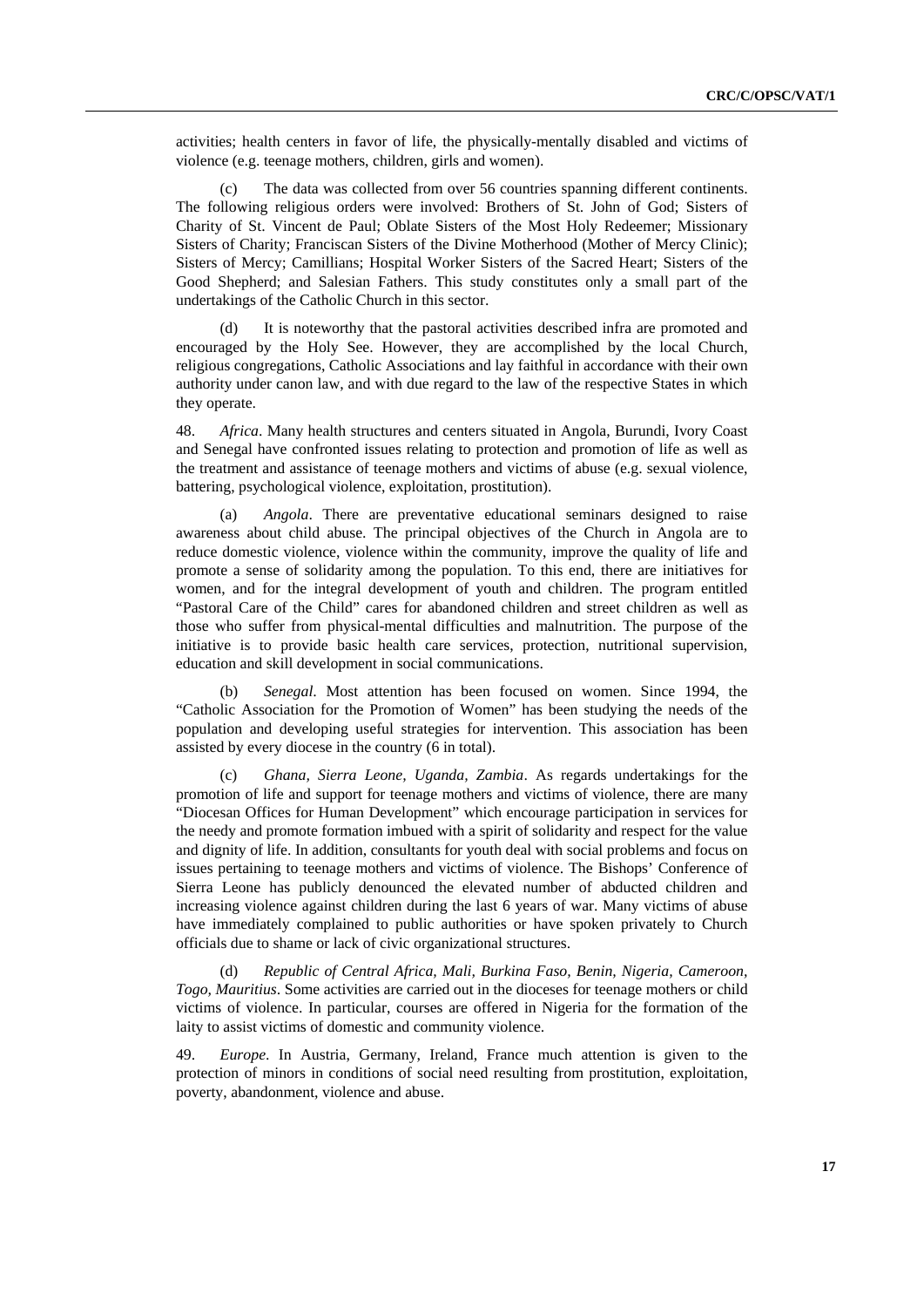(a) *Germany*. Centers are organized in the parishes to prevent child prostitution; to shelter female victims of violence; and to offer consultation services for women and children, who have been victims of violence. Religious orders have established other programs for the assistance and support of female victims of violence.

(b) *France*. The Sisters of Charity of St. Vincent de Paul have a "Home for Children" that assists incest victims and other victims of violence by offering psychological and spiritual assistance. In addition, they offer a specific program for the recovery of "street children" in order to protect them from a life of prostitution.

*Ireland.* Associations work to prevent violence of minors and to organize courses and seminars against all forms of child abuse. Various religious orders have established centers that assist victims of violence in the recovery process.

Austria. The Sisters of the Good Shepherd have programs for the rehabilitation and formation of young female prostitutes and victims of sexual abuse.

(e) *Spain*. The Sisters of the Most Holy Redeemer have shelters, rehabilitation programs and formation initiatives for young female prostitutes and victims of violence.

(f) *England*. Rehabilitation activities are available for young female prostitutes.

(g) *Poland*. The Franciscan Sisters of Mercy have institutes for abandoned children and orphans as well as other houses for children. They provide health and spiritual assistance and consultants to address the psychological needs of child abuse victims.

(h) *Slovenia*. The following activities have been established: support groups; parochial centers for female victims of abuse; and recovery centers for young female prostitutes. Research activities are also carried out with a view to better understanding the issues.

(i) *Croatia*. Following the violent conflict with Serbia, there are numerous centers that assist female victims of violence and provide psychological therapy. In addition, agencies facilitate the adoption of children born from violence and recovery centers assist young female prostitutes.

50. *The Americas*. In Canada, there are advisors for street children; centers for youth (health services for children with psychological, physical, social and spiritual difficulties); centers for teen mothers or victims of physical, mental and sexual violence; and shelters and emergency services for battered women and children. In the USA, lay volunteers are trained and formed to give assistance to abuse victims (especially minors). In particular, they distribute information on existing support services that encourage the filing of complaints with local support institutions or groups. In Honduras, a Social Pastoral Project assists children in need and offers a temporary house for women and children who are victims of violence. In Ecuador, centers assist female victims of violence and Salesian advisors aid street children. In Venezuela, religious orders offer support to women victims of violence. In Bolivia, centers exist for victims of violence.

51. *Middle East*. Taking into consideration the conditions in the region, including those with respect to religious freedom, the activities of the Church are limited. One notable exception is the State of Jordan where support groups for victims of violence exist due to the efforts of the Congregation of the Franciscan Missionary Sisters of the Divine Motherhood, who also manage the "Mother of Mercy Clinic" where many helpful services are provided.

52. *Oceania*. Information on young victims of violence has been acquired only from New Zealand and Australia. In New Zealand, youths at risk can take advantage of informational programs and women seeking refuge are offered shelters. In Australia,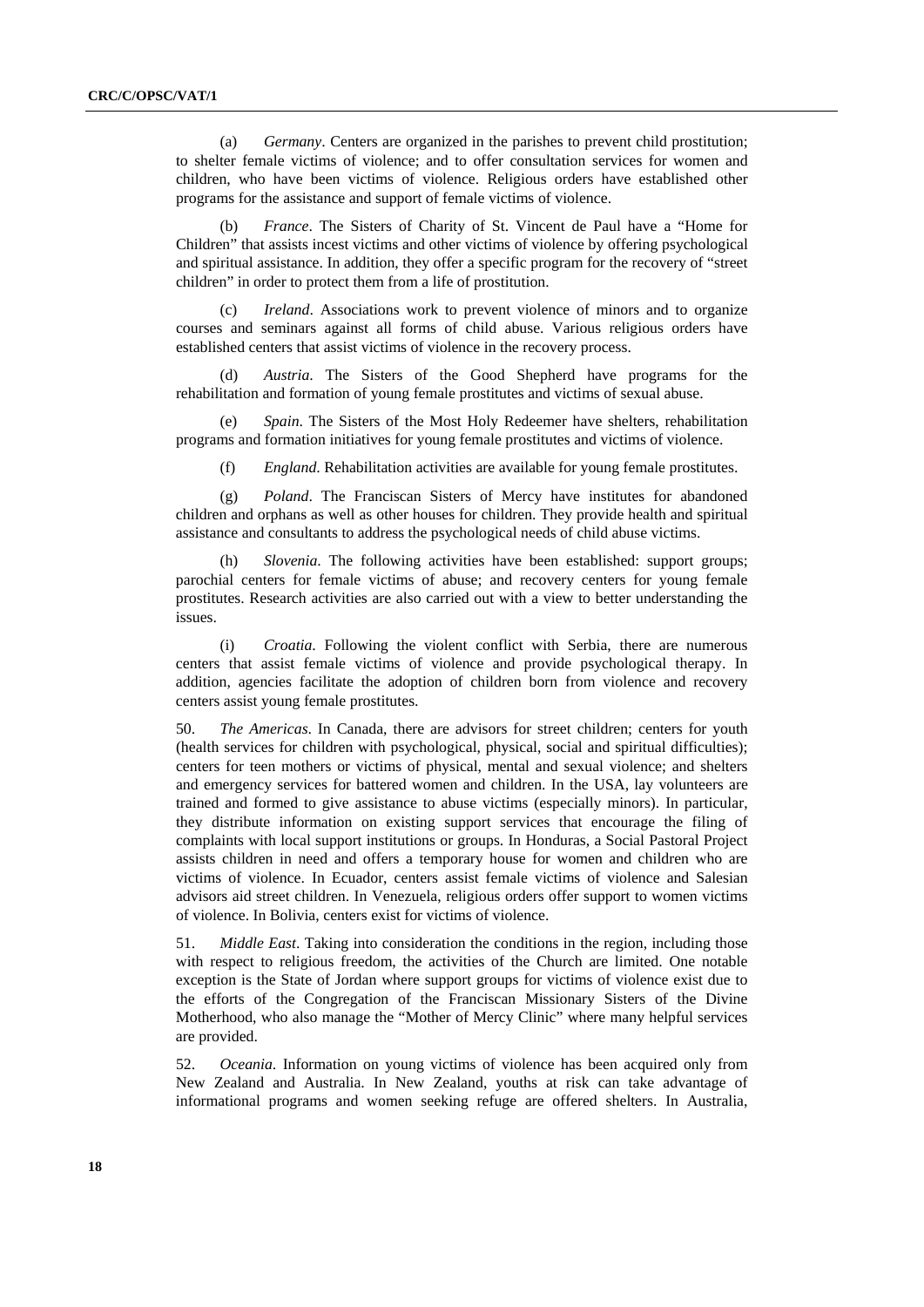rehabilitation centers assist street children. In both of these countries, the programs are offered by the Brothers of St. John of God.

53. *Asia*. In Asian countries, there are many abandoned and orphaned children. In the Philippines, rehabilitation services help child victims of violence and female prostitutes. The Sisters of the Good Shepherd offer temporary shelters for girls who are victims of violence. In Taiwan "family consultants" assist street children while specific support services and rehabilitation programs are available for child prostitutes as well as emergency assistance for abused women and thanks again to the work of the Sisters of the Good Shepherd. In Korea, the Brothers of St. John of God assist female prostitutes and victims of abuse, who can take advantage of their programs (e.g. shelter, rehabilitation and formation). In India, street children have the benefit of rehabilitation centers and "consultants" while victims of domestic violence are assisted through a variety of programs offered by the Brothers of St. John of God. In Thailand, female child prostitutes can recover in special centers and attend informational centers for social problems and issues related to the family. Houses for women in difficulty and temporary shelters for female victims of abuse are also available. Such services are offered either by the Brothers of St. John of God or the Congregation of Camillians.

54. *Summary*. The study has been directed to ascertaining the socio-health programs, activities and centers operating in the world in favor of children, adolescents and girls. The work of the local Church has emphasized the following: the recovery, support, re-education and rehabilitation of persons, especially young victims, who have endured moral cynicism, brutal treatment, indifference and desperation. Such programs, activities and centers have promoted value education and respect for the dignity of human life. They support those in need or suffering from various social problems, including pregnant women, detained persons, victims of prostitution, and the poor in destitute physical-social conditions. As regards child victims suffering from violence, abandonment and indifference, the local Church with its religious sisters and brothers has created centers for identification, support and recovery. Such centers work to restore the child's identity and dignity. They also assist children in filling their interior spiritual void which has been generated by humiliation. In sum, these centers attempt to cultivate within each child a more profound understanding of their respective dignity as human persons.

### **VI. Vatican City State**

#### **A. General guidelines**

55. Taking into consideration Chapter III, supra, any analysis of the law of the Vatican City State (VCS) must always be seen in light of its proper nature as acknowledged in the following reservation to the Convention on the Rights of the Child. "That the application of the Convention be compatible in practice with the particular nature of the Vatican City State and of the sources of its objective law (art.1, Law of 7 June 1929, N. II) [as amended by the Law of 1 October 2008, N. LXXI] and in consideration of its limited extent, with its legislation in matters of citizenship, access and residence."

### **B. General measures**

56. *Sources of Law*. Canon law is the primary source of the law of VCS and the primary criterion for interpretation (see Law of 1 October 2008, N. LXXI, art. 1 (1), on the sources of law, in force 1 January 2009, amended the Law of 7 June 1929, N. II as regards the sources of law).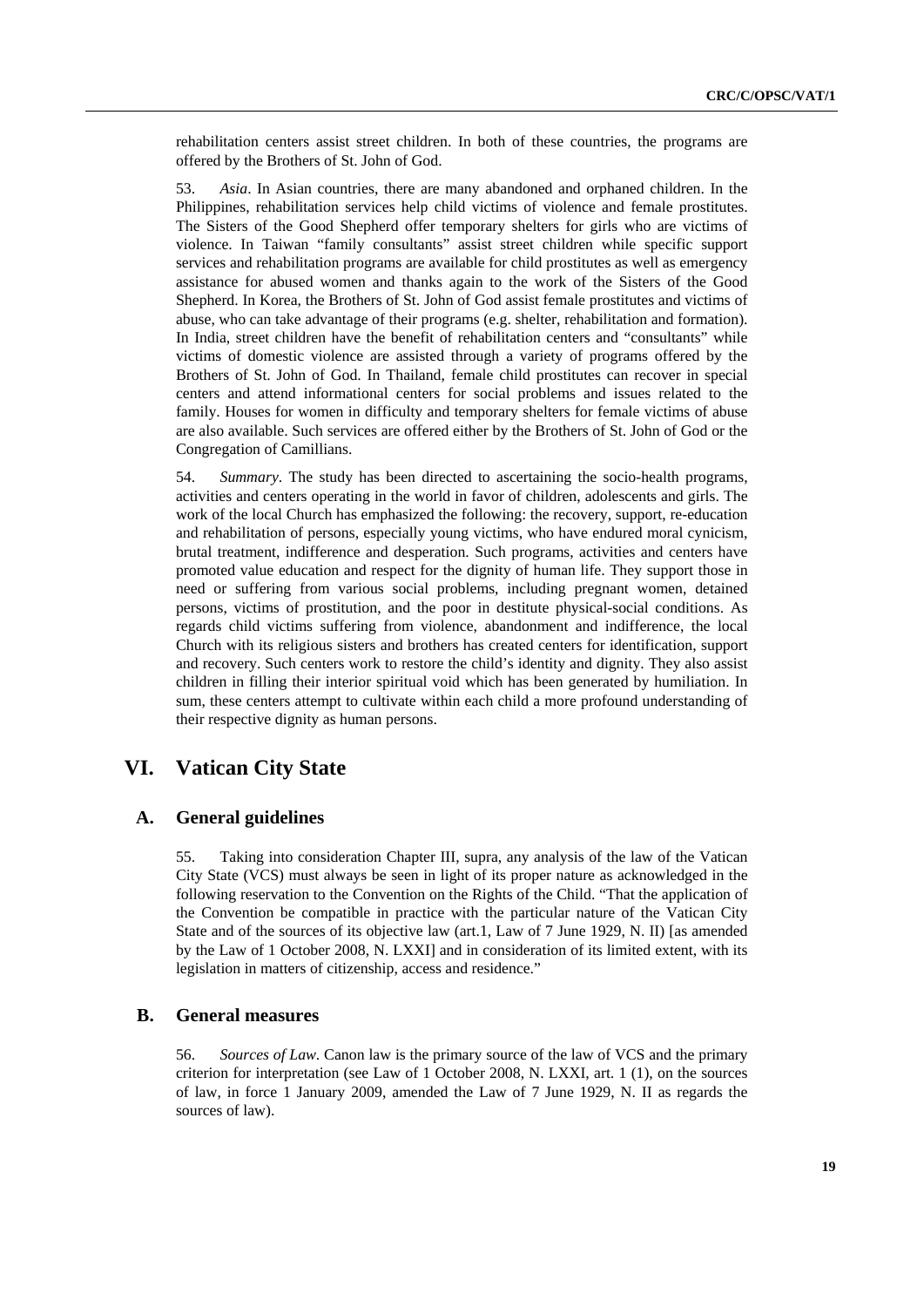(a) The principle sources of law are the fundamental law and the laws for VCS enacted or issued by the Roman Pontiff, the Pontifical Commission or other authority upon which he has conferred legislative power (see Law of 1 October 2008, N. LXXI, art. 1 (2)).

The law of VCS is in conformity with general norms of international law and norms deriving from treaties and other agreements to which the Holy See is a party, it being understood that canon law remains the primary source of the law of VCS and the primary criterion for interpretation (see Law of 1 October 2008, N. LXXI, art. 1 (4)).

(c) Another source of law is the supplementary law of Italy received into law by the competent Vatican authority (see Law of 1 October 2008, N. LXXI, art. 3 (1)).

(d) For example, the 1889 Italian Code of Penal Law (ICPL) and the 1913 Italian Code of Penal Procedure (ICPP), which were in force at the time of the Lateran Pact of 1929, were received, modified and integrated into the legal system by the laws of VCS (see Law of 1 October 2008, N. LXXI, arts. 7, 8). However, there are limitations to the applicability of supplementary law. The supplementary law must not be contrary to precepts of divine law, nor to general principles of canon law nor to the norms of the Lateran Pact and subsequent agreements and they always must be applicable to the existing state of facts in VCS (see Law of 1 October 2008, N. LXXI, art. 3 (2)).

57. *Limitations of Canon law*. Due to the intimate organic relationship of VCS with the Catholic Church, every aspect of canon law is not applicable in the temporal governance of VCS. For example, penal canon law is not applied in the civil tribunals of VCS. The fact that a given act may also be treated as a religious offense under penal canon law does not preclude prosecution according to the criminal law and procedures of any State. The same is true of VCS (see Law of 7 June 1929, N. II, art. 22).

58. *Security and Administration of Justice*. The Corps of Gendarmes is a special police force which has general responsibility for security and public order that encompasses all regular police duties (Law of 16 July 2002, N. CCCLXXXIV, art. 13(3)). The Pontifical Swiss Guard, a body of 110 armed guards, provides security services for the Roman Pontiff and his residence (Disciplinary and Administrative Regulations of the Pontifical Swiss Guard, 2006, arts. 7, 1). Judicial authority, exercised in an ordinary vicarious manner, is vested in a Judge (sitting alone), Tribunal, Court of Appeal, and Supreme Court of Appeal (Law of 21 November 1987, N. CXIX, art. 1).

### **C. Prevention (art. 9, paras. 1 and 2)**

59. *Access, Citizenship and Residence*. Access to VCS and the activities carried out therein are severely restricted (see Law of 7 June 1929, N. III, arts. 12–32). VCS has a small population made up of citizens and residents (non-citizens). Citizenship in VCS is primarily based on one's function and in certain circumstances children can obtain citizenship due to their relationship with a person who has citizenship (see Law of 7 June 1929, N. III, art. 1, 3-5; see Law of 1 October 2008, N. LXXI, art. 4(a): citizenship is regulated by the laws of VCS). As of 8 February 2008, there were five hundred and fifty two citizens; fourteen citizens were less than 14 years of age, and seventeen were less than 18 years of age. There were two hundred and sixty three residents; nine were less than 14 years of age and seventeen were less than 18 years of age. Also see the teachings of the Holy See mentioned in Chapter V above, which have particular relevance for those working and living in VCS.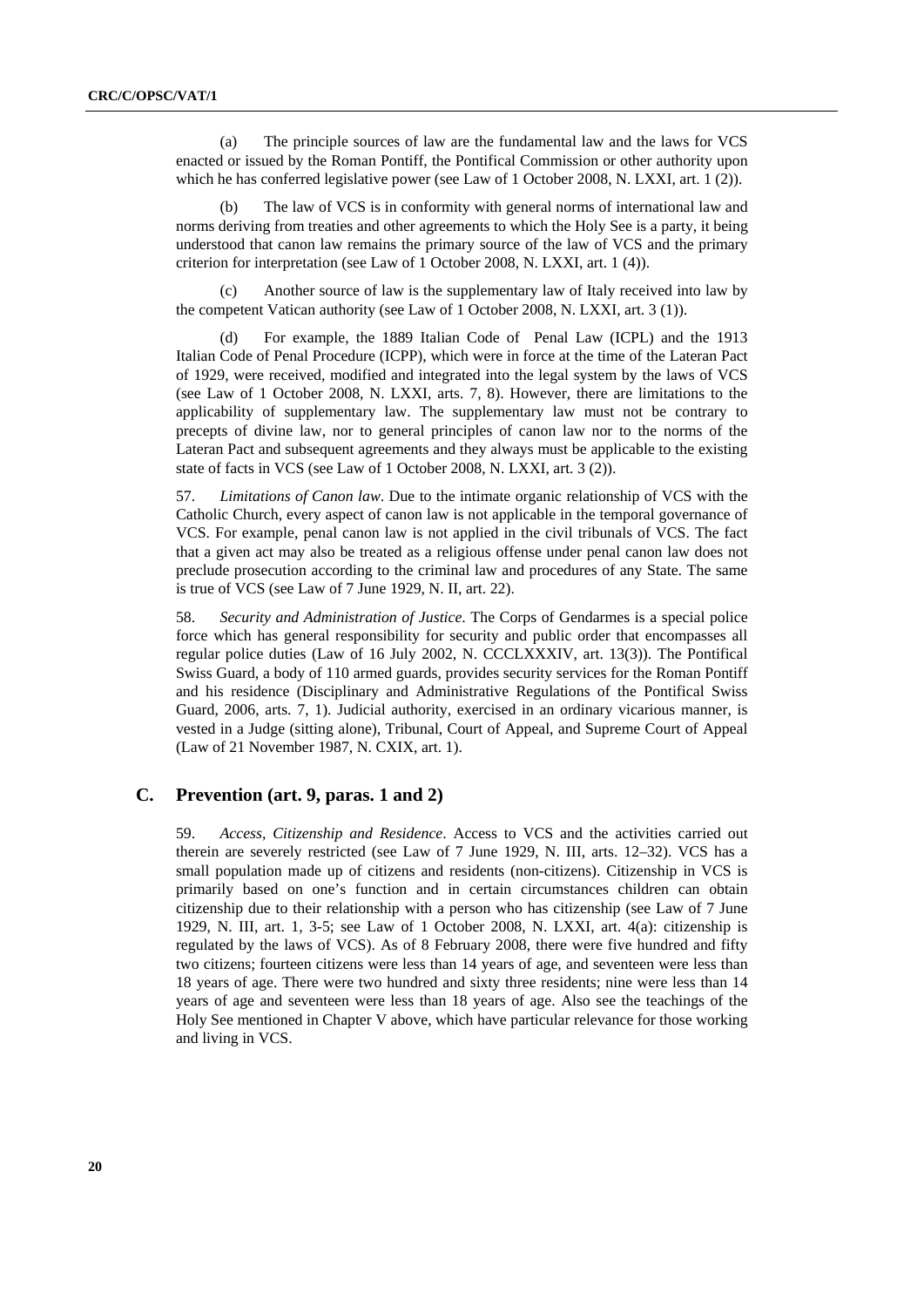### **D. Prohibition and related matters (arts. 3; 4, paras. 2 and 3; 5; 6; 7)**

60. To date there are no specific penal laws enacted for VCS that criminalize the sale of children, child prostitution and child pornography as defined in the OPSC. However, analogous offenses are punished under the supplementary laws of Italy in accordance with the ICPL and ICPP. The key offenses are slavery (ICPL, art. 145), inducement of a minor into prostitution or otherwise corrupting the minor (ICPL, art. 345 (1)), and distribution or exposition of obscene materials (ICPL, art. 339).

61. VCS has no penitentiary system but under art. 22 of the Lateran Pact may request Italy to punish the offences committed within VCS. It does not seek extradition of persons for the purposes of prosecution due to its unique nature, and extradites persons to the Italian authorities according to art. 22 of the Lateran Pact based on the double criminality rule.

### **E. Protection (arts. 8; 9, paras. 3 and 4)**

62. The specific laws of VCS have amended the supplementary Italian penal law from time to time (see Law of 10 Jan. 1983, N. II; Law of 15 June 1989, N. CXLIV; Law of 14 Dec. 1994, N. CCXXVII; Law of 7 Dec. 2001, CCCLXXI). The penal procedures have been amended with minors specifically in mind, for example, minors cannot be punished for a crime unless they have completed the age of 16; the law favors the return of all minors to their parents or legal guardians, who have the fundamental obligation to provide for their education, assistance and supervision, and the court may make provisions for rehabilitation, education, and/or other social assistance (see Law of 21 June 1969, N. L, e.g. arts. 14, 17, 18, 23).

63. A special commission is currently studying the criminal laws of VCS.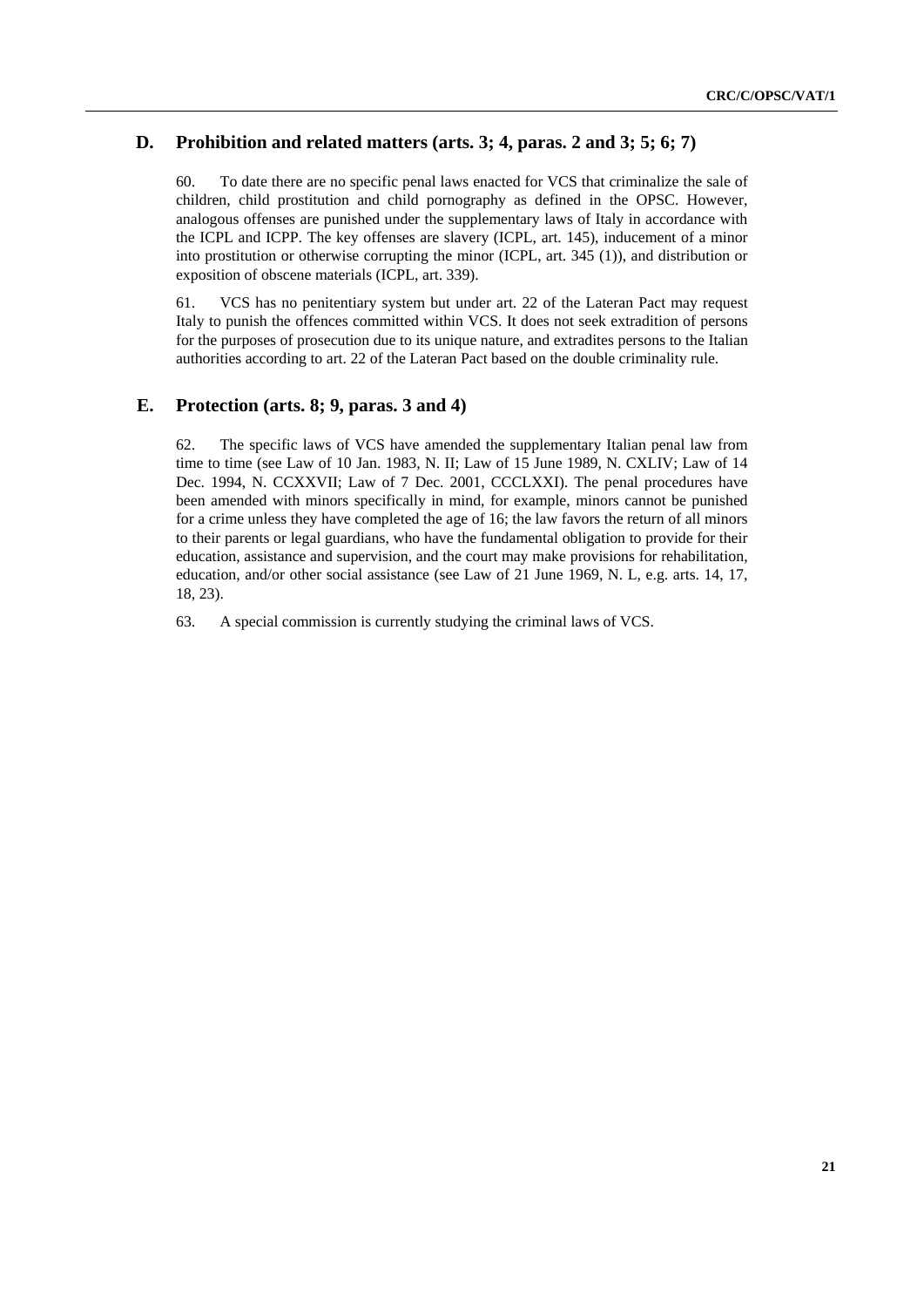[English only]

### **Annex I**

# **Message of His Holiness Pope Benedict XVI for the 92nd World Day of Migrants and Refugees**

#### **Migrations: a sign of the times**

#### *Dear Brothers and Sisters,*

 Forty years ago the Second Vatican Ecumenical Council was closed, whose rich teaching covers many areas of ecclesial life. In particular the Pastoral Constitution *Gaudium et Spes* made a careful analysis of the complexities of the world today, seeking the ways best suited to bring the Gospel message to the men and women of today.

 To this end the Council Fathers in response to the appeal of Bl. John XXIII undertook to examine the signs of the times and to interpret them in the light of the Gospel so as to offer the new generations the possibility of responding adequately to the eternal questions about this life and the life "to come and about just social relations" (cf. *Gaudium et Spes*, n. 4).

 One of the recognizable signs of the times today is undoubtedly migration, a phenomenon which during the century just ended can be said to have taken on structural characteristics, becoming an important factor of the labour market worldwide, a consequence among other things of the enormous drive of globalization.

 Naturally in this "sign of the times" various factors play a part. They include both national and international migration, forced and voluntary migration, legal and illegal migration, subject also to the scourge of trafficking in human beings.

 Nor can the category of foreign students, whose numbers increase every year in the world, be forgotten.

 With regard to those who emigrate for economic reasons, a recent fact deserving mention is the growing number of women involved ("feminization"). In the past it was mainly men who emigrated, although there were always women too, but these emigrated in particular to accompany their husbands or fathers or to join them wherever they were.

 Today, although numerous situations of this nature still exist, female emigration tends to become more and more autonomous. Women cross the border of their homeland alone in search of work in another country. Indeed, it often happens that the migrant woman becomes the principal source of income for her family. It is a fact that the presence of women is especially prevalent in sectors that offer low salaries. If then, migrant workers are particularly vulnerable, this is even more so in the case of women.

 The most common employment opportunities for women, other than domestic work, consist in helping the elderly, caring for the sick and work in the hotel sector. These, too, are areas where Christians are called to dedicate themselves to assuring just treatment for migrant women out of respect for their femininity in recognition of their equal rights.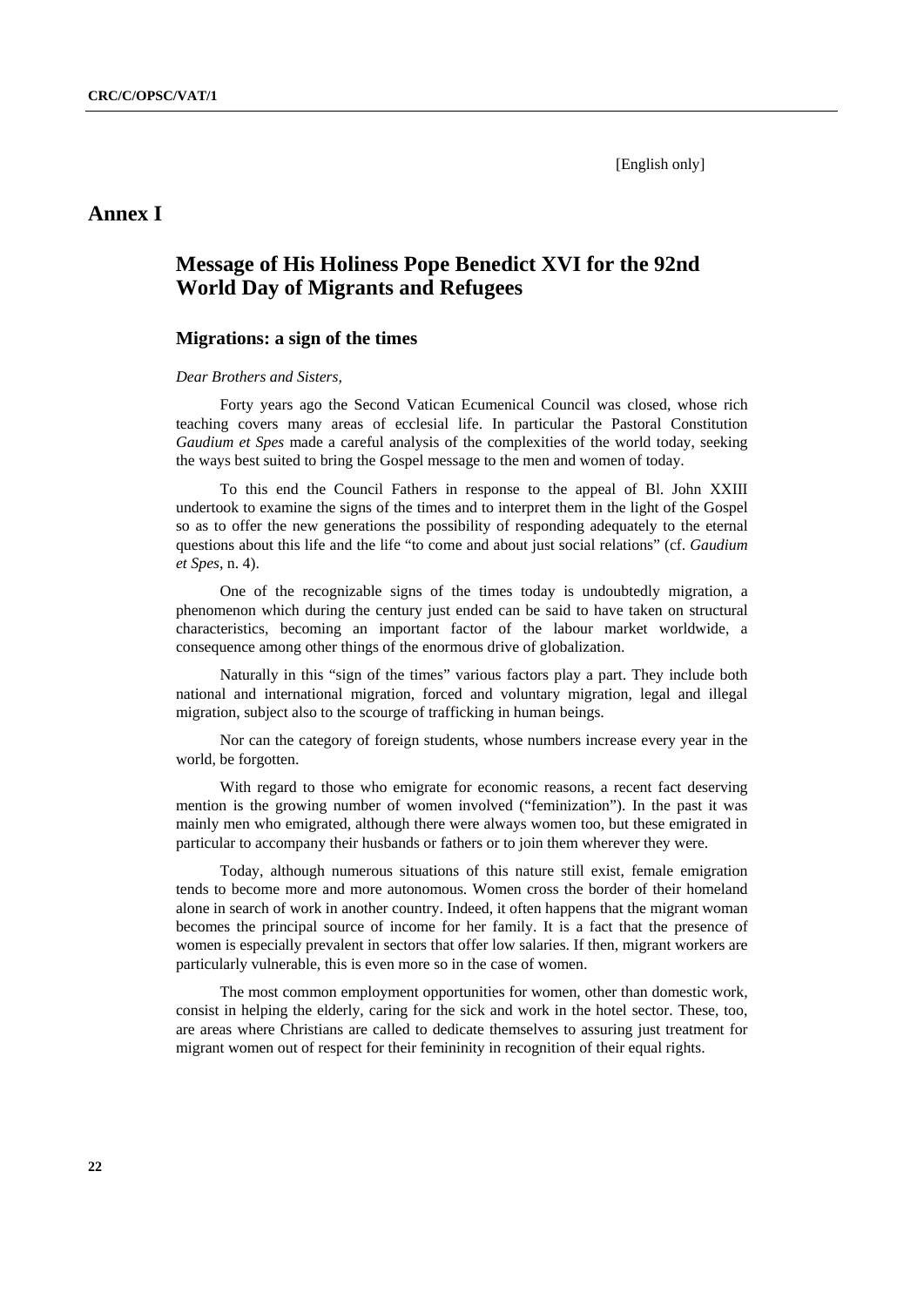In this context it is necessary to mention trafficking in human beings — especially women — which flourishes where opportunities to improve their standard of living or even to survive are limited. It becomes easy for the trafficker to offer his own "services" to the victims, who often do not even vaguely suspect what awaits them. In some cases there are women and girls who are destined to be exploited almost like slaves in their work, and not infrequently in the sex industry, too.

 Though I cannot here closely examine the analysis of the consequences of this aspect of migration, I make my own the condemnation voiced by John Paul II against "the widespread hedonistic and commercial culture which encourages the systematic exploitation of sexuality" (*Letter of Pope John Paul II to Women*, 29 June 1995, n. 5). This outlines a whole programme of redemption and liberation from which Christians cannot withdraw.

 Speaking of the other category of migrants — asylum seekers and refugees — I wish to underline how the tendency is to stop at the question of their arrival while disregarding the reasons for which they left their native land.

 The Church sees this entire world of suffering and violence through the eyes of Jesus, who was moved with pity at the sight of the crowds wandering as sheep without a shepherd (cf. Mt 9: 36). Hope, courage, love and ""creativity' in charity" (Apostolic Letter *Novo Millennio Ineunte*, n. 50) must inspire the necessary human and Christian efforts made to help these brothers and sisters in their suffering. Their native Churches will demonstrate their concern by sending pastoral agents of the same language and culture, in a dialogue of charity with the particular Churches that welcome them.

 In light of today's "signs of the times", particular attention should be paid to the phenomenon of foreign students. Thanks among other factors to foreign exchange programmes between universities, especially in Europe, their number is growing, with consequent pastoral problems the Church cannot ignore. This is especially true in the case of students coming from developing countries, whose university experience can become an extraordinary occasion for spiritual enrichment.

 As I invoke divine assistance on those who, moved by the desire to contribute to the promotion of a future of justice and peace in the world, spend their energies in the field of pastoral care at the service of human mobility, I impart to all as a sign of affection a special Apostolic Blessing.

*From the Vatican, 18 October 2005* 

**Benedictus PP. XVI**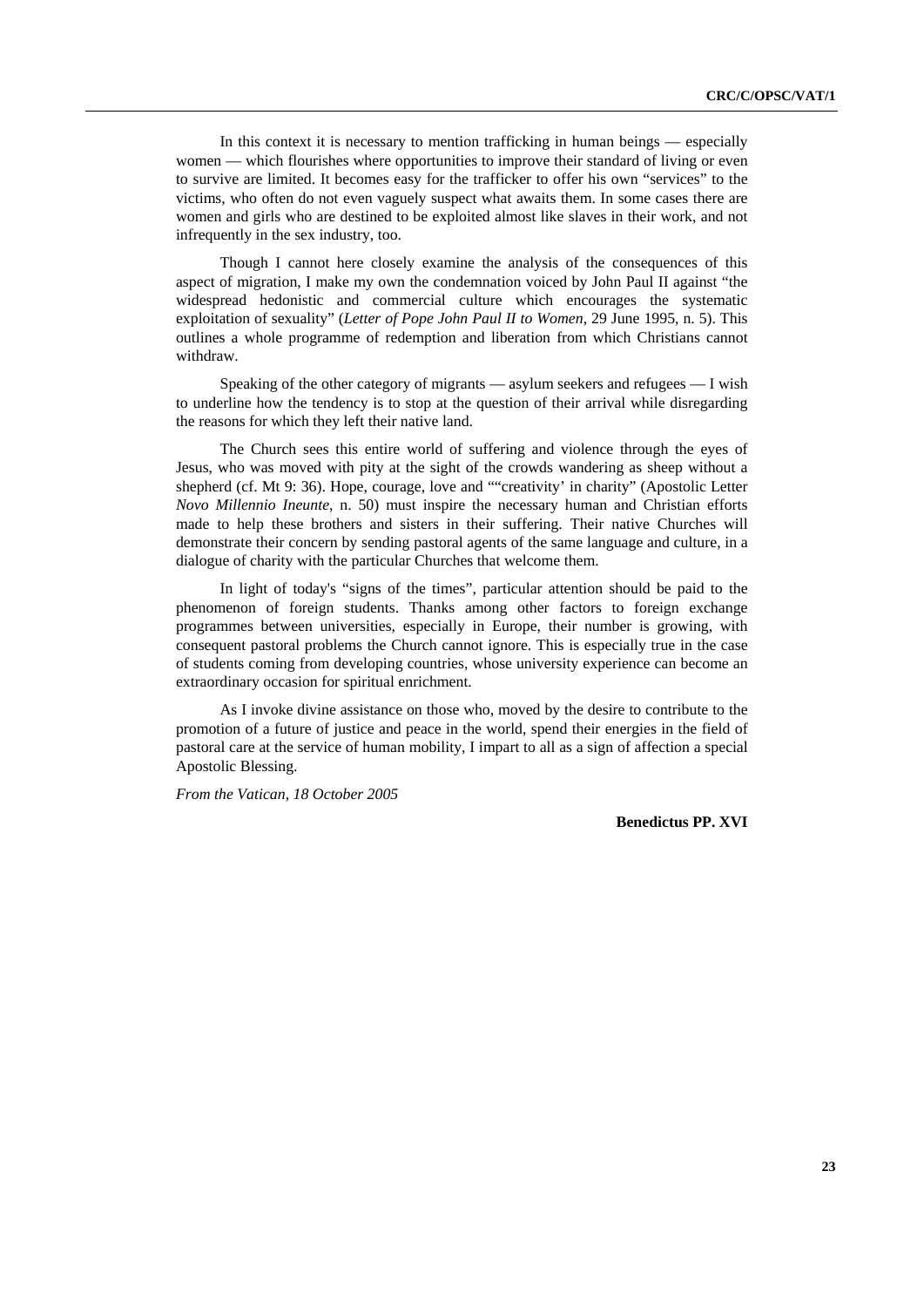[English only]

### **Annex II**

# **Message of His Holiness Pope Benedict XVI for the 94th World Day of Migrants and Refugees**

 **(13 January 2008)** 

#### **Young Migrants**

 The theme of the World Day of Migrants and Refugees invites us this year to reflect in particular on young migrants. As a matter of fact, the daily news often speaks about them. The vast globalization process underway around the world brings a need for mobility, which also induces many young people to emigrate and live far from their families and their countries. The result is that many times the young people endowed with the best intellectual resources leave their countries of origin, while in the countries that receive the migrants, laws are in force that make their actual insertion difficult. In fact, the phenomenon of emigration is becoming ever more widespread and includes a growing number of people from every social condition. Rightly, therefore, the public institutions, humanitarian organizations and also the Catholic Church are dedicating many of their resources to helping these people in difficulty.

 For the young migrants, the problems of the so-called "difficulty of dual belonging" seem to be felt in a particular way: on the one hand, they feel a strong need to not lose their culture of origin, while on the other, the understandable desire emerges in them to be inserted organically into the society that receives them, but without this implying a complete assimilation and the resulting loss of their ancestral traditions. Among the young people, there are also girls who fall victim more easily to exploitation, moral forms of blackmail, and even abuses of all kinds. What can we say, then, about the adolescents, the unaccompanied minors that make up a category at risk among those who ask for asylum? These boys and girls often end up on the street abandoned to themselves and prey to unscrupulous exploiters who often transform them into the object of physical, moral and sexual violence.

 Next, looking more closely at the sector of forced migrants, refugees and the victims of human trafficking, we unhappily find many children and adolescents too. On this subject it is impossible to remain silent before the distressing images of the great refugee camps present in different parts of the world. How can we not think that these little beings have come into the world with the same legitimate expectations of happiness as the others? And, at the same time, how can we not remember that childhood and adolescence are fundamentally important stages for the development of a man and a woman that require stability, serenity and security? These children and adolescents have only had as their life experience the permanent, compulsory "camps" where they are segregated, far from inhabited towns, with no possibility normally to attend school. How can they look to the future with confidence? While it is true that much is being done for them, even greater commitment is still needed to help them by creating suitable hospitality and formative structures.

 Precisely from this perspective the question is raised of how to respond to the expectations of the young migrants? What can be done to help them? Of course, it is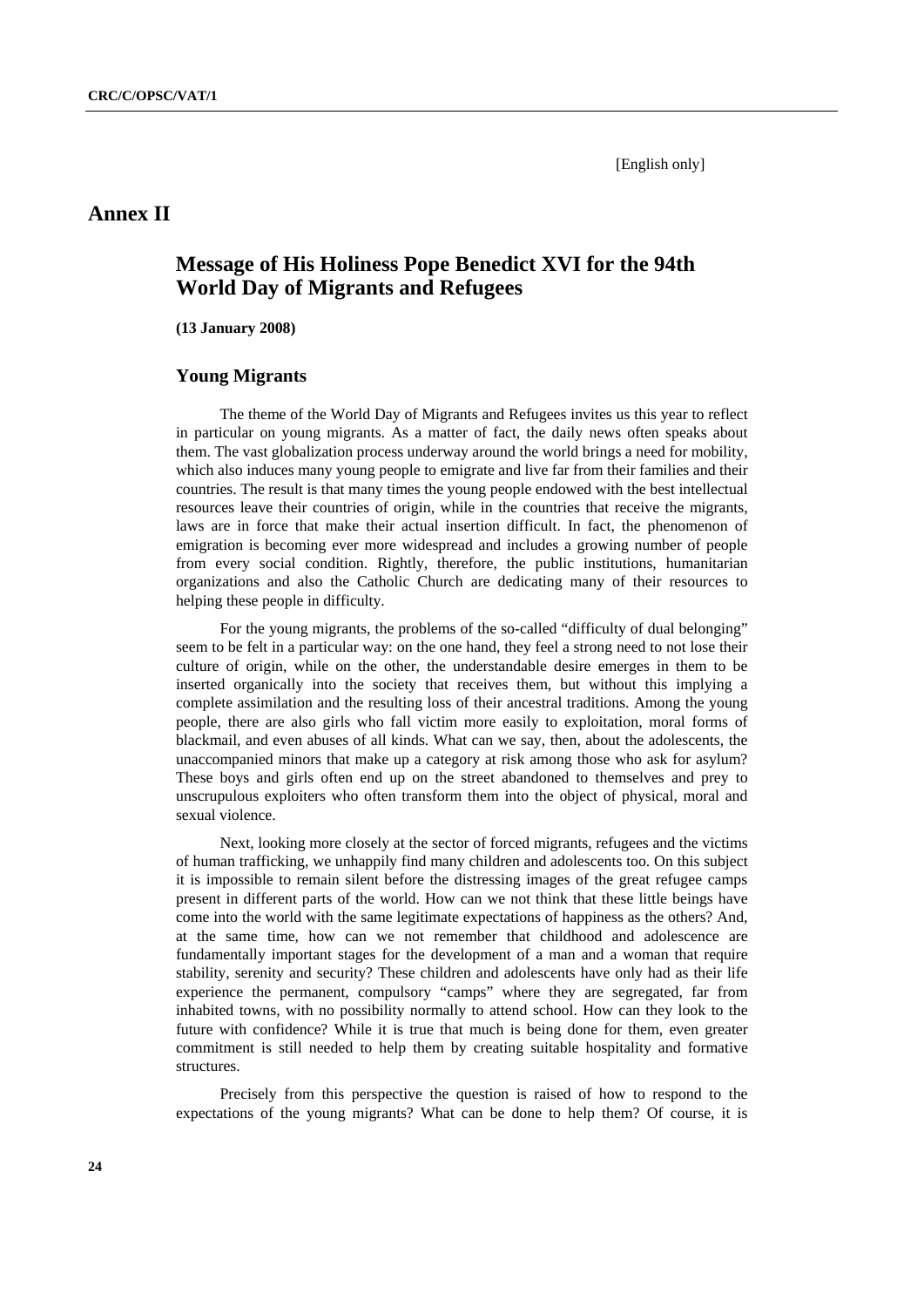necessary to aim first of all at support for the family and schools. But how complex the situations are, and how numerous the difficulties these young people encounter in their family and school contexts! In families, the traditional roles that existed in the countries of origin have broken down, and a clash is often seen between parents still tied to their culture and children quickly acculturated in the new social contexts. Likewise, the difficulty should not be underestimated which the young people find in getting inserted into the educational course of study in force in the country where they are hosted. Therefore, the scholastic system itself should take their conditions into consideration and provide specific formative paths of integration for the immigrant boys and girls that are suited to their needs. The commitment will also be important to create a climate of mutual respect and dialogue among all the students in the classrooms based on the universal principles and values that are common to all cultures. Everyone's commitment — teachers, families and students will surely contribute to helping the young migrants to face in the best way possible the challenge of integration and offer them the possibility to acquire what can aid their human, cultural and professional formation. This holds even more for the young refugees for whom adequate programs will have to be prepared, both in the scholastic and the work contexts, in order to guarantee their preparation and provide the necessary bases for a correct insertion into the new social, cultural and professional world.

 The Church looks with very particular attention at the world of migrants and asks those who have received a Christian formation in their countries of origin to make this heritage of faith and evangelical values bear fruit in order to offer a consistent witness in the different life contexts. Precisely in this regard, I invite the ecclesial host communities to welcome the young and very young people with their parents with sympathy, and to try to understand the vicissitudes of their lives and favor their insertion.

 Then, among the migrants, *as I wrote in last year's Message*, there is one category to consider in a special way: the students from other countries who because of their studies, are far from home. Their number is growing constantly: they are young people who need a specific pastoral care because they are not just students, like all the rest, but also temporary migrants. They often feel alone under the pressure of their studies and sometimes they are also constricted by economic difficulties. The Church, in her maternal concern, looks at them with affection and tries to put specific pastoral and social interventions into action that will take the great resources of their youth into consideration. It is necessary to help them find a way to open up to the dynamism of interculturality and be enriched in their contact with other students of different cultures and religions. For young Christians, this study and formation experience can be a useful area for the maturation of their faith, a stimulus to be open to the universalism that is a constitutive element of the Catholic Church.

 Dear young migrants, prepare yourselves to build together your young peers a more just and fraternal society by fulfilling your duties scrupulously and seriously towards your families and the State. Be respectful of the laws and never let yourselves be carried away by hatred and violence. Try instead to be protagonists as of now of a world where understanding and solidarity, justice and peace will reign. To you, in particular, young believers, I ask you to profit from your period of studies to grow in knowledge and love of Christ. Jesus wants you to be his true friends, and for this it is necessary for you to cultivate a close relationship with Him constantly in prayer and docile listening to his Word. He wants you to be his witnesses, and for this it is necessary for you to be committed to living the Gospel courageously and expressing it in concrete acts of love of God and generous service to your brothers and sisters. The Church needs you too and is counting on your contribution. You can play a very providential role in the current context of evangelization. Coming from different cultures, but all united by belonging to the one Church of Christ, you can show that the Gospel is alive and suited to every situation; it is an old and ever new message. It is a word of hope and salvation for the people of all races and cultures, of all ages and eras.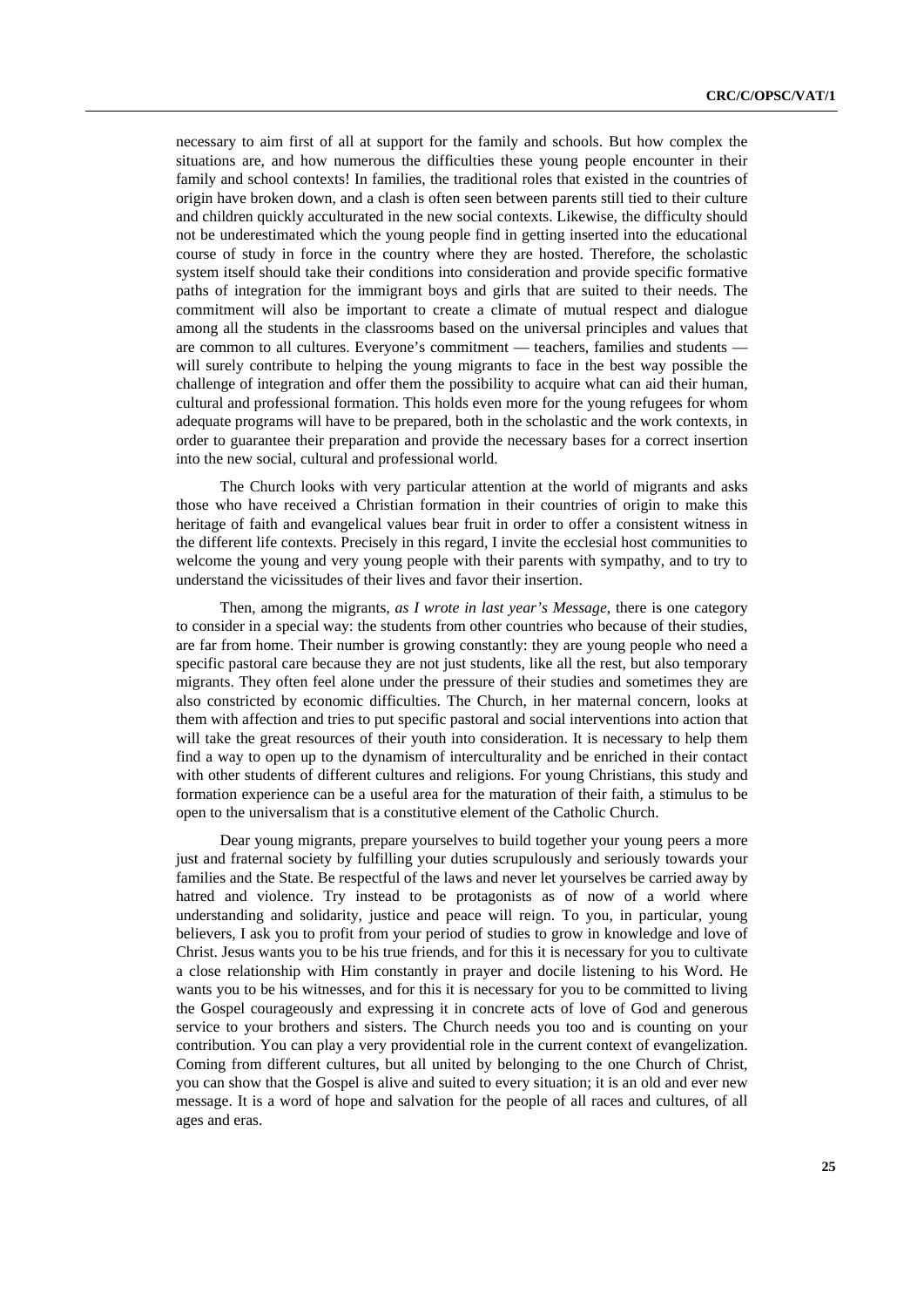To Mary, the Mother of all humanity, and to Joseph, her most chaste spouse, who were both refugees together with Jesus in Egypt, I entrust each one of you, your families, those who take care of the vast world of young migrants in various ways, the volunteers and pastoral workers that are by your side with their willingness and friendly support.

 May the Lord always be close to you and your families so that together you can overcome the obstacles and the material and spiritual difficulties you encounter on your way. I accompany these wishes with a special Apostolic Blessing for each one of you and for those who are dear to you.

*From the Vatican, October 18, 2007* 

**Benedictus PP. XVI**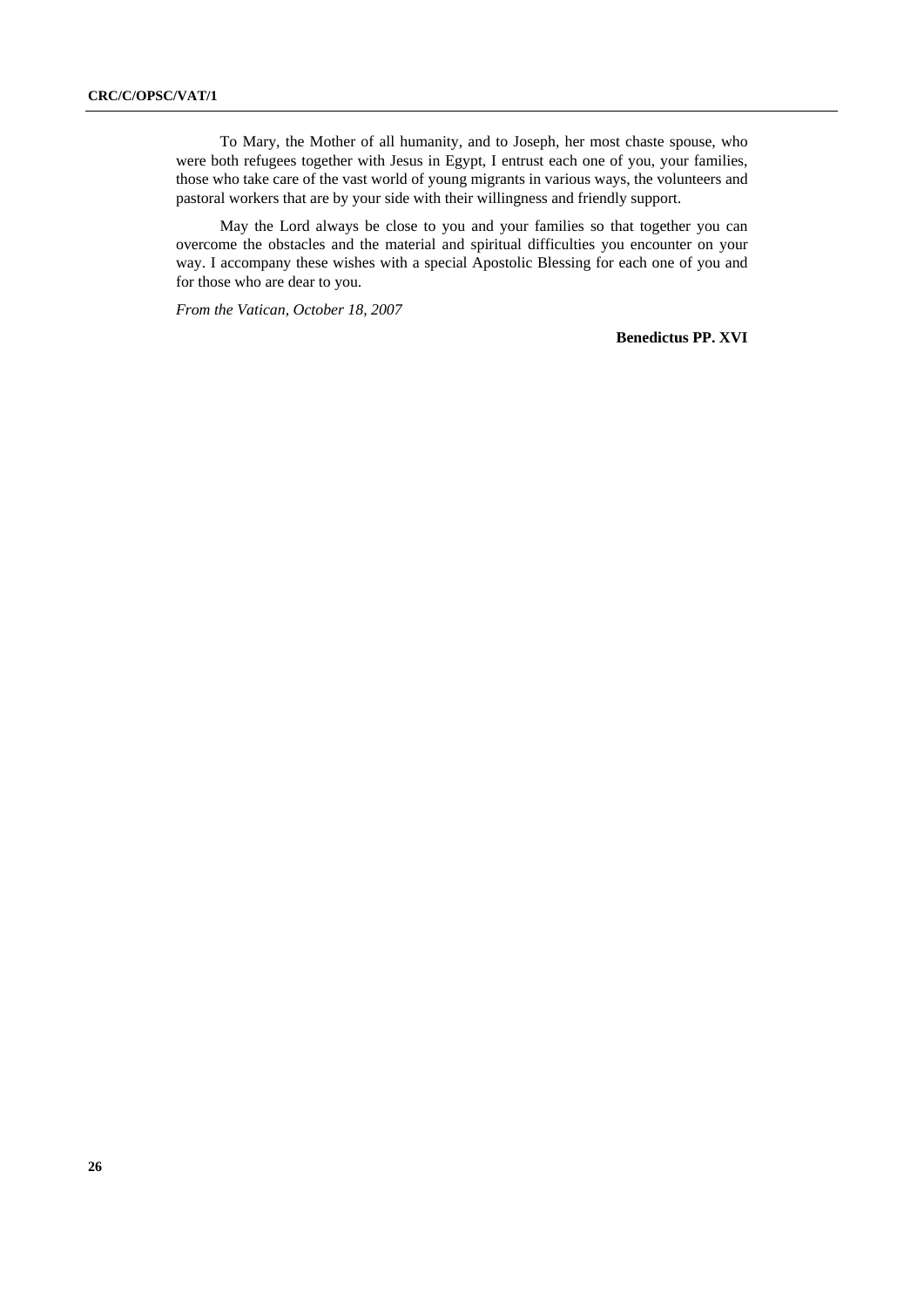[English only]

# **Annex III**

# **Letter of John Paul II to Archbishop Jean-Louis Tauran on the occasion of the international conference, Twenty-First Century Slavery – The Human Rights Dimension to Trafficking in Human Beings**

*To Archbishop Jean-Louis Tauran Secretary for Relations with States* 

 On the occasion of the International Conference "Twenty-First Century Slavery – The Human Rights Dimension to Trafficking in Human Beings", I ask you kindly to convey to all present my warm greetings and the assurance of my close personal interest.

 The trade in human persons constitutes a shocking offence against human dignity and a grave violation of fundamental human rights. Already the Second Vatican Council had pointed to "slavery, prostitution, the selling of women and children, and disgraceful working conditions where people are treated as instruments of gain rather than free and responsible persons" as "infamies" which "poison human society, debase their perpetrators" and constitute "a supreme dishonour to the Creator" (*Gaudium et Spes*, 27). Such situations are an affront to fundamental values which are shared by all cultures and peoples, values rooted in the very nature of the human person.

 The alarming increase in the trade in human beings is one of the pressing political, social and economic problems associated with the process of globalization; it presents a serious threat to the security of individual nations and a question of international justice which cannot be deferred.

 The present Conference reflects the growing international consensus that the issue of human trafficking must be addressed by promoting effective juridical instruments to halt this iniquitous trade, to punish those who profit from it, and to assist the reintegration of its victims. At the same time, the Conference offers a significant opportunity for sustained reflection on the complex human rights issues raised by trafficking. Who can deny that the victims of this crime are often the poorest and most defenceless members of the human family, the "least" of our brothers and sisters?

 In particular, the sexual exploitation of women and children is a particularly repugnant aspect of this trade, and must be recognized as an intrinsic violation of human dignity and rights. The disturbing tendency to treat prostitution as a business or industry not only contributes to the trade in human beings, but is itself evidence of a growing tendency to detach freedom from the moral law and to reduce the rich mystery of human sexuality to a mere commodity.

 For this reason, I am confident that the Conference, while treating the significant political and juridical issues involved in responding to this modern plague, will also explore the profound ethical questions raised by trafficking in human beings. Attention needs to be paid to the deeper causes of the increased "demand" which fuels the market for human slavery and tolerates the human cost which results. A sound approach to the issues involved will lead also to an examination of the lifestyles and models of behaviour, particularly with regard to the image of women, which generate what has become a veritable industry of